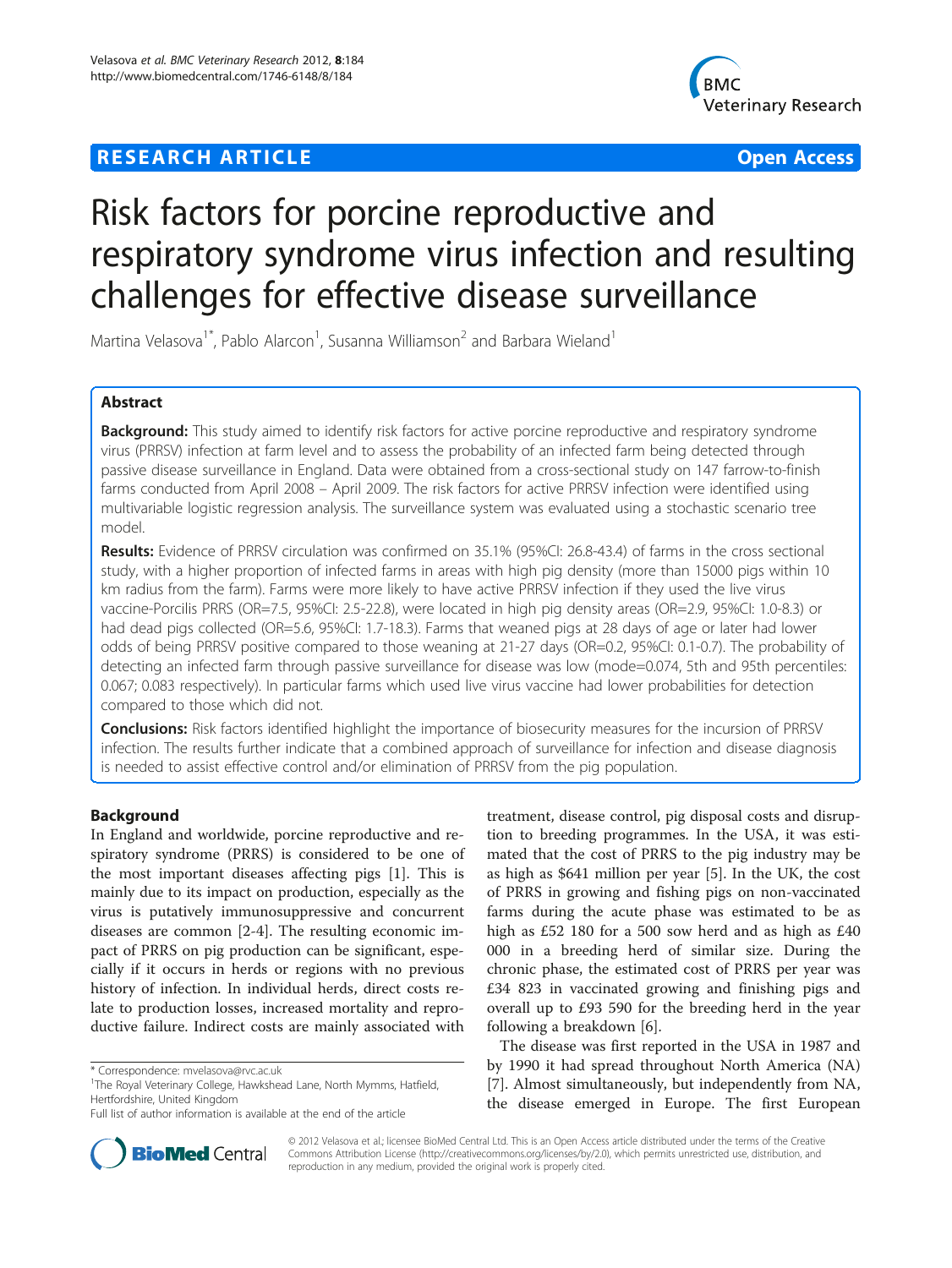country to report PRRS was Germany in 1990 [[8\]](#page-11-0) followed by the Netherlands [[9,10](#page-11-0)], Belgium [[11\]](#page-11-0) and Spain [[12\]](#page-11-0). The PRRS virus (PRRSV) was first isolated in the Netherlands in 1991 (Lelystad isolate) [\[9\]](#page-11-0) and shortly afterwards in the USA (VR-2332 isolate) [\[13](#page-11-0)]. Both isolates now define the two main genotypes of the PRRSV, genotype 1 (European) and genotype 2 (North American) [[14,](#page-11-0)[15\]](#page-12-0). These genotypes cause similar clinical signs but differ significantly genetically and antigenically [[16-18](#page-12-0)]. Within the European genotype, distinct clusters of genetic subtypes have been identified [[19,20\]](#page-12-0).

As an RNA virus, PRRSV is prone to mutation and, over time, the diversity of the virus of both genotypes has increased [[21](#page-12-0)-[23\]](#page-12-0). The increasing genetic diversity may result in strains which break through the efficacy of current PRRS vaccines and undermine PRRS control based on the use of vaccination only. This makes it all the more important to understand the extent of disease and infection in vaccinated and unvaccinated units in order to design effective control strategies.

In Britain, the first clinical cases were confirmed in 1991 [[24](#page-12-0)]. Since then, the virus has spread and is now considered endemic in the UK. Based on data collected in 2003/2004, Evans et al. (2008) estimated 40% of seropositive non-vaccinated and 26% of vaccinated farms in the UK. To date, there is only evidence of circulation of European genotype of PRRSV (AHVLA unpublished data). Clinical manifestation on infected farms is influenced by a number of inter-acting factors including the naivety of the pigs to the infecting strain, vaccination, management practices, environmental stressors and presence of other pathogens, such as Mycoplasma hyopneumoniae and Actinobacillus pleuropneumoniae [\[25](#page-12-0)]. In endemically infected herds, disease can be mild or even subclinical compared to herds with recent infection in naïve pigs [\[26,27\]](#page-12-0). As one of the control measures, vaccination for PRRS using either the European genotype live vaccine (Porcilis PRRS) or killed vaccines (Progressis and Ingelvac PRRS) has been implemented. Based on field observations, herds that vaccinate are likely to be those that are infected or are at risk of becoming infected.

Surveillance is an important tool to generate information on detection and distribution of disease or infection in the animal population [[28,29\]](#page-12-0). Since there is no active surveillance for PRRSV undertaken in the UK, diagnosis of disease outbreaks due to PRRS is achieved through passive disease surveillance. Passive surveillance is defined as the reporting of clinical suspect cases to the health authorities [[30\]](#page-12-0). In the UK, it is achieved through the submission and testing of diseased pigs, tissues and blood samples from diseased pigs and is undertaken by the Regional Laboratories (RLs) of the Animal Health and Veterinary Laboratories Agency (AHVLA) and, in Scotland, the Scottish Agricultural College. PRRSV detected then usually represent submissions from either PRRS outbreaks due to new breakdowns of negative herds or uncontrolled PRRSV in positive herds. In recent years, there has been a slight decrease in submissions, but the proportion of submissions diagnosed with PRRS has increased from 2% to 10% [\[31\]](#page-12-0).

Identification of risk factors is important to identify and implement adequate control measures and to design cost effective surveillance strategies. Various studies have been carried out to investigate risk factors for PRRSV infection at herd level in England and elsewhere. Increased herd size, distance to the nearest pig herd [\[3](#page-11-0)], pig and herd density, purchase of semen [[32\]](#page-12-0), increased purchase of gilts and boars, and total confinement housing [[33](#page-12-0)] were found to be associated with increased risk of PRRSV infection. In recent years, the situation on many farms has changed. Despite the implementation of various control measures, including the vaccination, changes to management practices or breed genetics, PRRS continues to be a major problem for many pig producers. The wide distribution of PRRSV and the risk of reintroduction into herds after eradication [\[14](#page-11-0)], undermines control efforts.

This study aimed to evaluate the prevalence of PRRSV infection in a study population of English pig herds, to identify risk factors for active PRRSV infection at herd level and to assess the probability that an infected herd will be detected through passive disease surveillance.

### Results

### Herd prevalence of PRRSV infection

In total, 147 farms were recruited in this study between April 2008 and April 2009. The median herd size was 300 sows, range 16 to 2,000 sows. Single site farrow to finish production was observed on 84 farms (57.1%) and on multiple sites on 63 farms (42.9%). All-indoor type of production was the most common type, and 26.7% of farms kept either all or most of their pigs outdoors. Geographically, all regions in England were represented, but two regions (North Yorkshire and East Anglia) accounted for more than half of recruited farms. Geographic distribution of studied farms corresponded to the pig population density in England. Common biosecurity measures in place were no purchase of breeding stock (43.4%), buying breeding stock one to six times per year (18.9%), having dead pigs collected (69.1%), using on-farm incinerator (30.9%), protective clothing for staff and visitors (76.6%), and requirements of visitors to be pig-free (80.4%) with a median of two days (minimum of one and maximum seven days). Further, 49.3% of farmers reported the weaning age of piglets between 21 to 27 days (median 26 days) and 50.7% of farmers between 28 and 45 days (median 28 days). The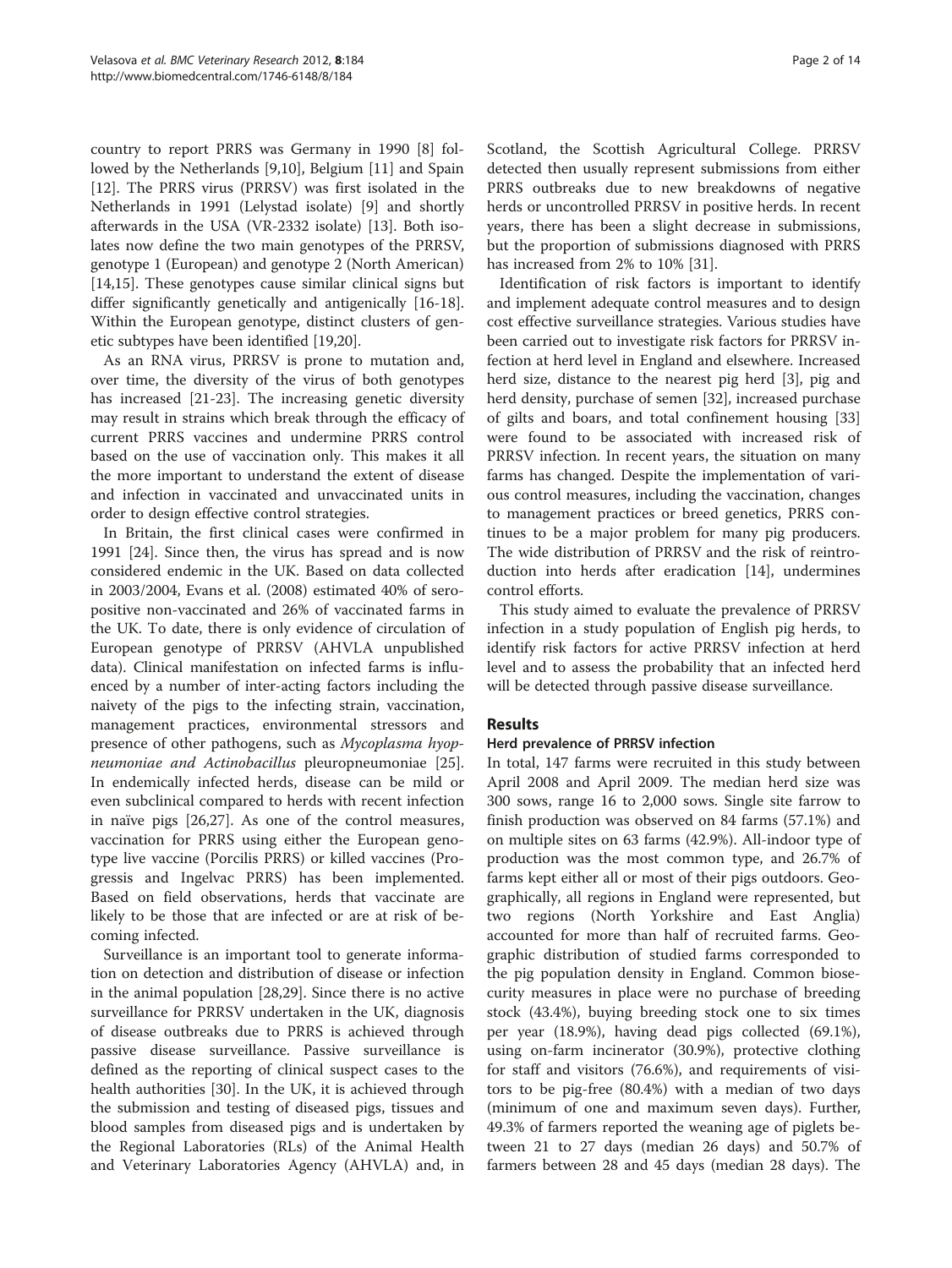<span id="page-2-0"></span>latter farms were slightly smaller herds (median= 250, min=39, max=950) compared to those weaning at 21-27 days (median=377.5, min=130, max=2000).

Sixty-three farms (42.8%) reported use of PRRSV vaccination, with 52 (82.5%) using live and 11 (17.5%) killed vaccine. On 16 seropositive farms that vaccinated, circulation of the virus was not confirmed by PCR and therefore were classified as dubious and excluded from further analysis. In total, 46/131 farms (35.1%, 95%CI: 26.8-43.4) tested positive for PRRSV and of those, 28 used live vaccine, two used killed vaccine and the remaining 16 used no vaccination. The proportion of positive farms on non-vaccinated and vaccinated farms with live and killed vaccine is summarised in Table 1. Of the vaccinated farms, four farms were classified as PRRSV positive based on only one seropositive and one virus positive sample. On two of these farms, a finisher pig tested positive to antibodies and virus, as did a grower pig on another of these farms. On the remaining farm, a finisher pig tested positive to antibodies and a grower pig tested positive to virus. On non-vaccinated farms, five farms were classified as PRRSV positive based on only one grower pig testing positive. The number of PRRSV positive farms according to different age groups (grower, finisher) is summarised in Table 2. In 62.2% of PRRSV positive farms the farmers believed their farms to be PRRSV-infected, while 84.8% of the PRRSV negative farms were considered PRRSV-free by the farmer. More than 85% of positive farms were found in high pig density areas with fewer farms in the Midlands, one in South West and none in the South East of England.

Further evidence of exposure to at least one other pathogen tested for (APP, swine influenza, PCV2) on PRRSV positive farms was common; 53.3% of PRRSV positive farms also tested positive for H1N2, 31.1% for avian-like H1N1, 84.8% for APP and 89.1% for PCV2. Ten of 46 PRRS positive farms tested positive for both avian-like H1N1 and H1N2 and 34 farms for both APP and PCV2. On PRRSV negative farms, 40.0% tested

Table 1 Proportion of PRRSV positive farms amongst all farms and according to different vaccination status, 16 farms were classified as dubious and were excluded from further analysis

|                | N   | Number of<br>positive (%) | 95 % Confidence<br>Interval |
|----------------|-----|---------------------------|-----------------------------|
| All farms      | 131 | 46 (35.1)                 | 26.8-43.4                   |
| Non-vaccinated | 84  | 16 (19.5)                 | 10.4-27.6                   |
| Vaccinated:    | 47  | 30 (63.8)                 | 49.5-78.1                   |
| Live vaccine   | 39  | 28 (71.8)                 | 57.0-86.5                   |
| Killed vaccine | 8   | 2(25.0)                   | 13.7-63.7                   |

Table 2 Number of farms that were classified as PRRSV positive according to different age groups

|                      | Vaccinated (n=30)    |                    | Non-vaccinated (n=16) |
|----------------------|----------------------|--------------------|-----------------------|
|                      | <b>ELISA</b><br>N(%) | <b>PCR</b><br>N(%) | <b>ELISA</b><br>N(%)  |
| -growers             | 6(20.0)              | 19 (63.3)          | 5(31.2)               |
| -finishers           | 14 (46.7)            | 8(26.7)            | 3(18.8)               |
| -growers + finishers | 10(33.3)             | 3(10.0)            | 8(50.0)               |

positive for H1N2, 12.9% for avian-like H1N1, 65.9% for APP and 89.4% for PCV2. Five of 85 PRRSV negative farms tested positive for both avian-like H1N1 and H1N2 and 51 for both APP and PCV2.

#### Risk factor analysis

On three farms insufficient data were obtained and they were therefore excluded from the risk factor analysis. Table [3](#page-3-0) summarizes the exposure variables associated with PRRSV positive farms in the univariable analysis  $(p \le 0.20)$ .

After controlling for the effect of herd size and production type (outdoor/indoor), four risk factors for PRRSV infection were identified in the multivariable analysis (Table [4](#page-4-0)). Farms using PRRSV live vaccine had higher odds of being PRRSV positive compared to nonvaccinated farms. Further, farms where dead pigs are collected were more likely to test PRRSV positive compared to those using on-farm incinerators, farms in high pig density areas had also higher odds to test positive for PRRSV. Age at weaning  $\geq$  28 days was identified as a protective factor compared with early weaning (21-27 days). The adjusted Hosmer-Lemeshow goodness of fit test indicated no problems with the fitted model  $(p=0.16)$ .

# Probability of an infected farm being detected through disease surveillance

Farms located in high pig density areas using live vaccine had the highest effective probability of infection (EPI) compared to other risk strata. Estimated numbers of herds per risk stratum and corresponding EPIs are summarized in Table [5](#page-5-0). The probability of infected farms being detected through passive pig disease surveillance in different risk strata is also shown in Table [5.](#page-5-0) When all 2962 registered pig farms were considered, the mode probability of detection was 7.4%. When stratified by risk strata, farms located in high and low density areas which did not use live vaccine had higher mode for the probability of being detected compared to those who used live vaccine.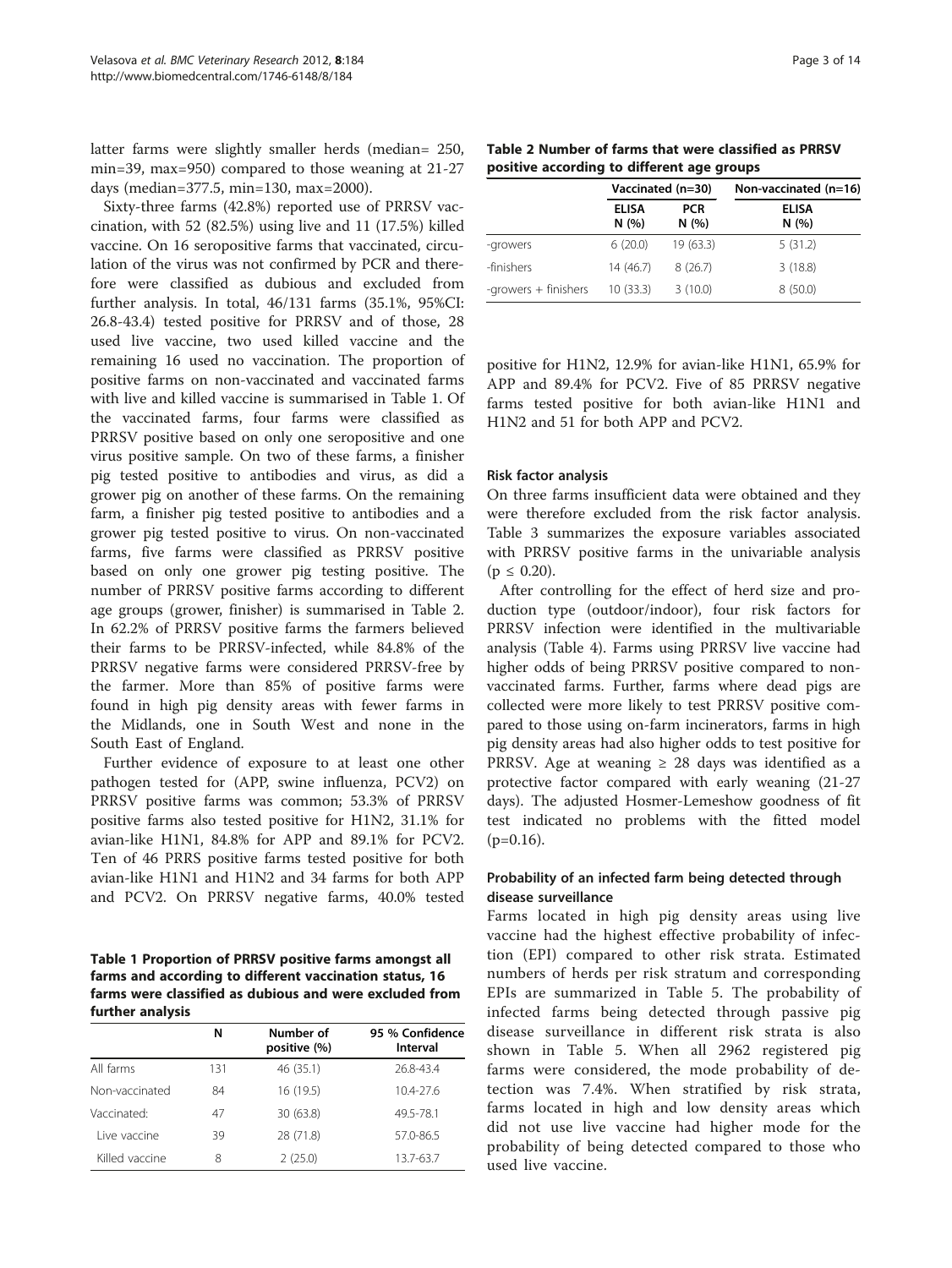| Variable name            | Value        | Number of PRRSV positive (%) | Number of PRRSV negative (%) | <b>OR</b> | 95% CI       | P-value |
|--------------------------|--------------|------------------------------|------------------------------|-----------|--------------|---------|
| Herd size                | $<$ 250 $\,$ | 14(31.1)                     | 38 (48.1)                    | 1.0       |              |         |
| (Number of sows)         | $\geq$ 250   | 31(68.9)                     | 41(51.9)                     | 2.0       | $0.9 - 4.4$  | 0.06    |
| Farm type                | outdoor      | 8 (17.8)                     | 29 (34.5)                    | 1.0       |              |         |
|                          | indoor       | 37 (82.2)                    | 55 (65.5)                    | 2.4       | $1.0 - 5.9$  | 0.05    |
| PRRS vaccine             | none         | 16 (34.8)                    | 68 (80.0)                    | 1.0       |              |         |
|                          | killed       | 2(4.3)                       | 6(7.1)                       | 1.4       | $0.2 - 7.6$  |         |
|                          | live         | 28 (60.9)                    | 11 (12.9)                    | 10.8      | $4.4 - 26.2$ | < 0.01  |
| APP ELISA                | negative     | 7(15.2)                      | 29 (34.1)                    | 1.0       |              |         |
|                          | positive     | 39 (84.8)                    | 56 (65.9)                    | 2.9       | $1.1 - 7.2$  | 0.02    |
| Avian-like H1N1          | negative     | 31 (68.9)                    | 74 (87.1)                    | 1.0       |              |         |
|                          | positive     | 14(31.1)                     | 11 (12.9)                    | 3.0       | $1.2 - 7.4$  | 0.01    |
| Age at weaning in days   | $21 - 27$    | 30 (65.2)                    | 33 (40.7)                    | 1.0       |              |         |
|                          | $\geq$ 28    | 16 (34.8)                    | 48 (59.3)                    | 0.3       | $0.1 - 0.7$  | < 0.01  |
| Disposal of dead pigs    | incineration | 6(13.0)                      | 33 (42.9)                    | 1.0       |              |         |
|                          | collection   | 40 (87.0)                    | 44 (57.1)                    | 5.0       | $1.8 - 13.1$ | < 0.01  |
| Frequency of live        | never        | 14(31.1)                     | 22 (28.2)                    | 1.0       |              |         |
| animals                  | 1-6/year     | 11(24.4)                     | 45 (57.7)                    | 0.3       | $0.1 - 0.9$  |         |
|                          | >6/year      | 20 (44.5)                    | 11(14.1)                     | 2.8       | $1.0 - 7.7$  | < 0.01  |
| Pig density*             | $<$ 15000    | 20 (43.5)                    | 68 (81.0)                    | 1.0       |              |         |
|                          | ≥15000       | 26 (56.5)                    | 16 (19.0)                    | 5.5       | $2.4 - 12.2$ | < 0.01  |
| Other production species | no           | 34 (73.9)                    | 44 (53.0)                    | 1.0       |              |         |
|                          | yes          | 12(26.1)                     | 39 (47.0)                    | 0.4       | $0.1 - 0.8$  | 0.02    |
| Number of farm           | $1 - 2$      | 5(10.8)                      | 28 (35.0)                    | 1.0       |              |         |
| workers                  | 3            | 16 (34.8)                    | 20 (25.0)                    | 4.4       | $1.4 - 14.2$ |         |
|                          | 4            | 14 (30.4)                    | 12 (15.0)                    | 6.5       | 1.9-22.2     |         |
|                          | >4           | 11 (23.9)                    | 20 (25.0)                    | 3.1       | $0.9 - 10.2$ | 0.01    |
| Use of straw yards       | no           | 16 (38.1)                    | 43 (53.1)                    | 1.0       |              |         |
|                          | yes          | 26 (61.9)                    | 38 (46.9)                    | 1.8       | $0.8 - 3.9$  | 0.11    |
| Ventilation weaners      | natural      | 22 (47.8)                    | 54 (64.3)                    | 1.0       |              |         |
|                          | artificial   | 14 (30.4)                    | 20 (23.8)                    | 1.7       | $0.7 - 3.9$  |         |
|                          | both         | 10(21.7)                     | 10 (11.9)                    | 2.4       | $0.9 - 6.7$  | 0.15    |
| Ventilation growers      | natural      | 26 (56.5)                    | 61 (73.5)                    | 1.0       |              |         |
|                          | artificial   | 7(15.2)                      | 9(10.8)                      | 1.8       | $0.6 - 5.4$  |         |
|                          | both         | 13 (28.3)                    | 13 (15.7)                    | 2.3       | $0.9 - 5.7$  | 0.13    |
| Ventilation finishers    | natural      | 22 (51.1)                    | 60 (72.3)                    | 1.0       |              |         |
|                          | artificial   | 14 (32.6)                    | 12 (14.5)                    | 3.1       | $1.2 - 7.9$  |         |
|                          | both         | 7(16.3)                      | 11(13.2)                     | 1.7       | $0.6 - 5.0$  | 0.04    |
| Ventilation lactating    | natural      | 16 (34.8)                    | 43 (51.8)                    | 1.0       |              |         |
| SOWS                     | artificial   | 21 (45.6)                    | 28 (33.7)                    | 2.0       | $0.9 - 4.5$  |         |
|                          | both         | 9(19.6)                      | 12 (14.5)                    | 2.0       | $0.7 - 5.6$  | 0.17    |
| Lighting weaners         | natural      | 15 (32.6)                    | 41 (48.8)                    | 1.0       |              |         |
|                          | artificial   | 13 (28.3)                    | 17 (20.2)                    | 2.1       | $0.8 - 5.3$  |         |
|                          | both         | 18 (39.1)                    | 26 (31.0)                    | 1.9       | $0.8 - 4.4$  | 0.19    |

Lighting lactating anatural 30 (36.1) 1.0

<span id="page-3-0"></span>Table 3 Summary of exposure variables associated with PRRSV status in the univariable analysis (p≤0.2)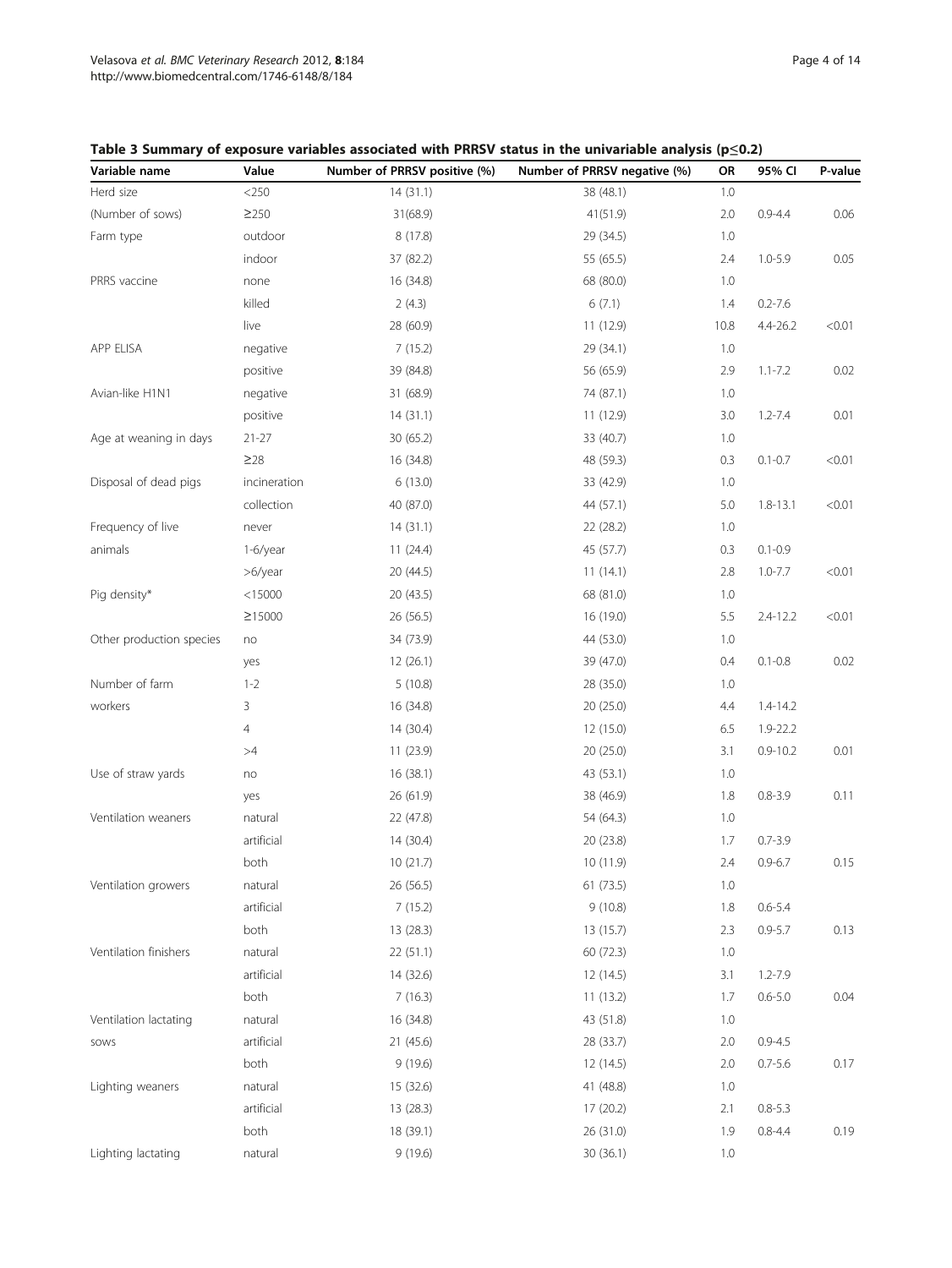| SOWS                 | artificial | 21(45.6)  | 22(26.5)  | 3.2 | $1.2 - 8.3$  |      |
|----------------------|------------|-----------|-----------|-----|--------------|------|
|                      | both       | 16 (34.8) | 31 (37.4) | 1.7 | $0.6 - 4.5$  | 0.04 |
| Presence of cattle   | no         | 40 (87.0) | 64 (77.1) | 1.0 |              |      |
|                      | yes        | 6(13.0)   | 19 (22.9) | 0.5 | $0.2 - 1.3$  | 0.18 |
| Presence of poultry  | no         | 41 (89.1) | 64 (77.1) | 1.0 |              |      |
|                      | yes        | 5(10.9)   | 19 (22.9) | 0.4 | $0.1 - 1.1$  | 0.10 |
| Large white in breed | 0          | 2(4.4)    | 13(16.3)  | 1.0 |              |      |
| composition in %     | $1 - 25$   | 36 (80.0) | 55 (68.7) | 4.2 | $0.9 - 19.9$ |      |
|                      | $>25$      | 7(15.6)   | 12(15.0)  | 3.8 | $0.6 - 21.9$ | 0.11 |
|                      |            |           |           |     |              |      |

<span id="page-4-0"></span>Table 3 Summary of exposure variables associated with PRRSV status in the univariable analysis (p≤0.2) (Continued)

\*total number of pigs within 10km radius from the farm, OR: odds ratio, CI: confidence interval.

The results from the sensitivity analysis suggested that probability of an infected pig showing clinical signs was the most important input parameter. When doubling the proportion of animals showing clinical signs, the mode for probability of detection of infected farm changed from 0.074 to 0.112 (5th- 95th percentiles: 0.101- 0.121) and when halving it changed to 0.037 (5th - 95th percentiles: 0.032-0.044).

#### **Discussion**

This study aimed to improve understanding of the epidemiology of PRRSV infection by estimating the herd prevalence of PRRSV in England and by identifying possible risk factors for active PRRSV infection. Despite some limitations, the findings from this study agree with previous findings of risk factors studies and provide some new evidence of the factors involved in the epidemiology of PRRSV infection. The number of recruited farms representing 65 000 sows (approx. 14% of the total sow population in the UK in 2008), their geographic distribution and type of farms, suggest a good representation of English farrow-to-finish farms in this study. Further, when

compared with a previous study carried out in England by Evans et al. (2008); farms of similar size were recruited.

The estimated herd prevalence of active PRRSV infection (35.1%) indicates continuous virus circulation or recent virus introduction on a number of farms despite efforts to control the infection. This finding is similar to that of a previous study carried out in England in 2003- 2004, where the evidence of virus presence and transmission on the farm was seen in 25 non-vaccinated herds (32.8%) with seropositive young stock [[3\]](#page-11-0). Including the adult pigs in the sample of the same study, in total 41 of 76 non-vaccinated herds (53.9%) were seropositive. A similar result of 56% PRRSV seropositive herds was obtained through a diagnostic service offered to veterinary surgeons, carried out in Great Britain in 2001-2003 [[34\]](#page-12-0).

Sample size, sensitivity and specificity of the ELISA and PCR test and the possibility of selection bias needs to be considered when interpreting the results of this study. The initial recruitment of farms was conducted through the PCV2 vaccination program which could have resulted in the recruitment of a higher proportion

|                                                                      | Table 4 Risk factors for PRRSV infection identified in multivariable logistic regression analysis, model adjusted for |  |  |
|----------------------------------------------------------------------|-----------------------------------------------------------------------------------------------------------------------|--|--|
| herd size and production type (outdoor/indoor), $N=117$ , $R^2=0.35$ |                                                                                                                       |  |  |

| Variable name                 | Value        | $N(\%)$   | OR  | 95% CI       | p-value* |
|-------------------------------|--------------|-----------|-----|--------------|----------|
| PRRS vaccine                  | none         | 74 (63.3) | 1.0 |              |          |
|                               | killed       | 6(5.1)    | 0.5 | $0.1 - 5.6$  | 0.55     |
|                               | live         | 37 (31.6) | 7.5 | $2.5 - 22.8$ | < 0.01   |
| Dead pigs disposal            | incineration | 38 (32.5) | 1.0 |              |          |
|                               | collection   | 79 (67.5) | 5.6 | $1.7 - 18.3$ | < 0.01   |
| Pig density (in 10 km radius) | < 15000      | 80 (68.4) | 1.0 |              |          |
|                               | $\geq 15000$ | 37 (31.6) | 2.9 | $1.0 - 8.3$  | 0.04     |
| Age at weaning in days        | $21 - 27$    | 57 (48.7) | 1.0 |              |          |
|                               | $\geq$ 28    | 60 (51.3) | 0.2 | $0.1 - 0.7$  | < 0.01   |

\*Wald test p-value, OR: odds ratio, CI: confidence interval.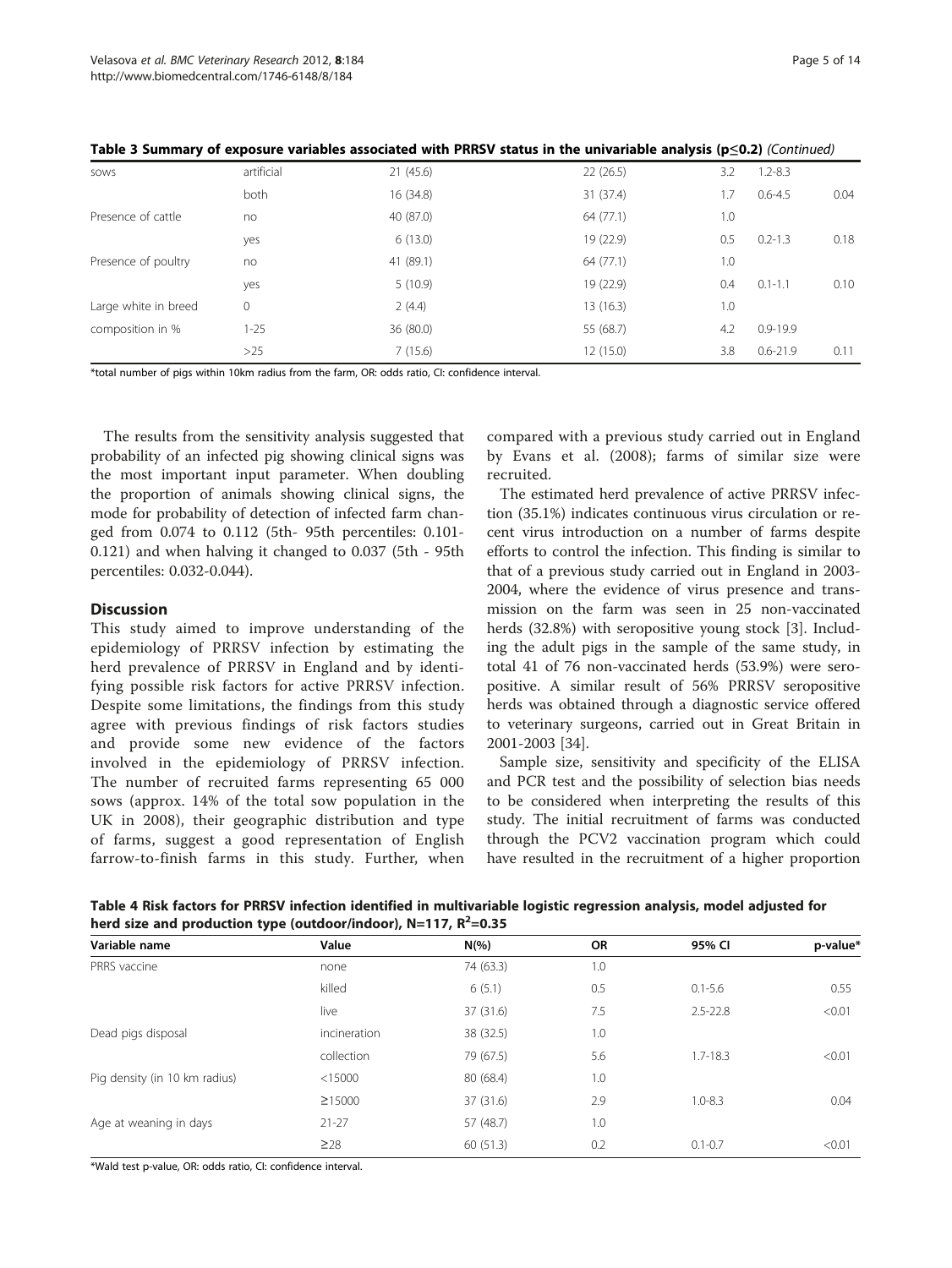|                        |      | Probability of detection of infected farm |       |                 | <b>Percentiles</b> |  |
|------------------------|------|-------------------------------------------|-------|-----------------|--------------------|--|
|                        | n    | EPI*                                      | Mode  | 5 <sup>th</sup> | $95^{\text{th}}$   |  |
| All farms              | 2962 |                                           | 0.074 | 0.067           | 0.083              |  |
| HDA* + live vaccine    | 303  | 1.000                                     | 0.069 | 0.054           | 0.084              |  |
| HDA + no live vaccine  | 538  | 0.307                                     | 0.091 | 0.074           | 0.106              |  |
| $LDA^* +$ live vaccine | 765  | 0.425                                     | 0.068 | 0.053           | 0.084              |  |
| LDA + no live vaccine  | 1356 | 0.113                                     | 0.089 | 0.074           | 0.106              |  |

<span id="page-5-0"></span>Table 5 The probability that farms infected with PRRSV will be detected through passive disease surveillance assuming 35% herd prevalence considering all farms and farms in individual risk strata

The probabilities are shown as proportions.

\*HDA=high pig density area, LDA=low pig density area, EPI=effective probability of infection.

of farms with more health problems than average and thus slightly overestimated herd prevalence of active PRRSV infection in England. However, to minimize the impact of this selection bias, 20% of farms were recruited through pig veterinarians and these farms were believed to have very few if any health problems. This study only included farrow-to-finish farms, and therefore results cannot be extrapolated to other types of farms. On the farms were growing pigs are reared on multiple sites, close contacts between the sites were observed and since these farms are continuously occupied by growing pigs of different ages, they are more likely to favour endemic PRRSV infection compared to breeding farms where young susceptible pigs are removed, or compared to single age all-in, all-out rearing units. The contact structure of the herds has previously been found to be an important factor for maintaining the virus within a farm [[35\]](#page-12-0).

Classification of a farm as PRRSV positive was based on growing and finishing pigs only. Therefore no vaccinated animals were included in the case definition. Testing pigs on seropositive vaccinating farms by PCR confirmed active circulation of PRRSV in these herds and reduced misclassification bias. Classification as PRRSV positive based on one positive ELISA only was made on five non-vaccinated farms. On these farms, it was a grower pig testing positive in the ELISA test, with finishers testing seronegative. Antibodies in these younger pigs but not in older finishers could indicate a longer than normal persistence of maternal antibodies [[36,37\]](#page-12-0) rather than exposure to active infection and this may have resulted in misclassification of PRRS status on these five farms. Correlation of antibodies and virus (Table [2\)](#page-2-0) on vaccinated farms is in agreement with the findings reported previously where number of seropositive animals increases with age and prevalence of virus decreases with age [\[38](#page-12-0)]. Further, sensitivity (Se) and specificity (Sp) of the diagnostic tests used needs to be considered. The Sp of the Biobest in-house ELISA was validated as being greater than 95% and should result in no more than 5% of false positives on non-vaccinated

farms. Less than 100% Se could result in some infected farms being missed; however, as results were interpreted at herd-level, the overall Se improved. The lack of PCR testing on all farms could also have resulted in misclassification bias. Ideally, a case definition would be based on the same laboratory test for all farms and would include use of both ELISA and PCR for evaluation of active PRRSV infection [[38\]](#page-12-0). Further, the detection of the virus on all sampled farms would be more indicative of recent virus infection than the use of antibody ELISA test. Due to financial constraints this was not feasible here. However having ELISA positive animals among both growers and finishers on non-vaccinated farms was considered sufficient evidence of recent virus circulation on these farms. This assumption is in agreement with findings from a previous study, where seropositive unvaccinated young stock was considered to indicate virus presence on that farm [\[3](#page-11-0)].

Taking into account manufacturer information on sensitivity (Se) and specificity (Sp) of the ELISA test (both > 95%) a farm would be correctly classified if the herd prevalence was 60% or higher (Free Calc, Version 2), which is realistic considering estimates of within herd prevalence found by others [\[3](#page-11-0)[,34,38](#page-12-0)]. On the other hand, the detection of virus on vaccinated farms may be limited by the sample size used as a lower within herd prevalence is expected due to vaccination. Variability in virus prevalence between eight to 30% in growing pigs reported in the study by Duinhof et al, (2011), could have resulted in our sample size being insufficient to detect the virus and thus obtaining false negative results. Accordingly, vaccinated farms which were seropositive but virus negative were classified as dubious and were excluded from further analysis.

This study identified a high proportion (> 85%) of positive farms in North Yorkshire and East Anglia. This finding is similar to a previous report from England with regional variation of seropositive farms apparent in Yorkshire (82%) and East Anglia (56%) [\[34\]](#page-12-0) . Both regions contain significant proportions of the pig herds in England and together account for more than half of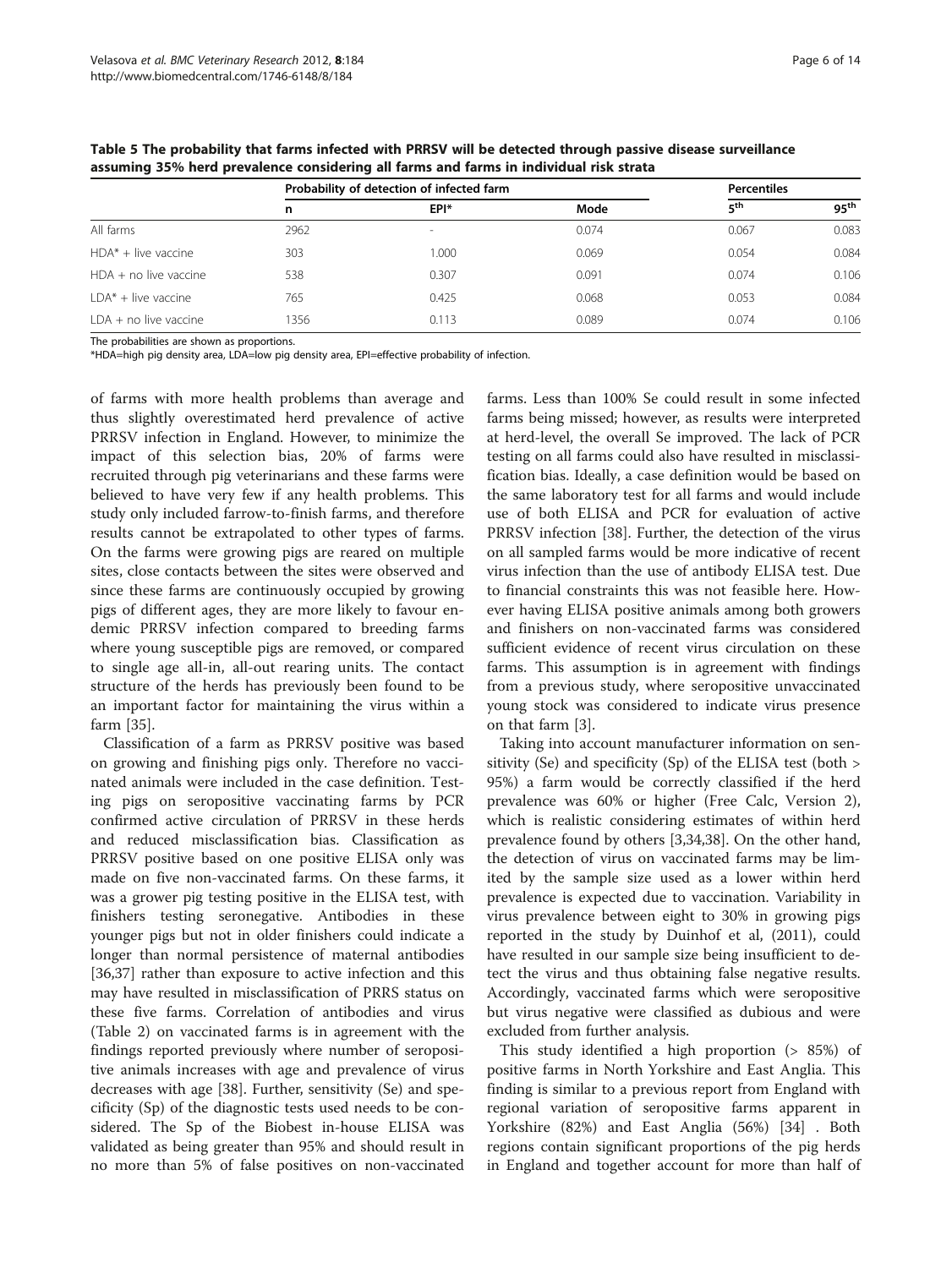the overall pig population. There are pig dense areas within both regions with pig units in close geographical proximity to each other. There may also be close relationships between these units sharing the same supply chains for pigs, feed and pig vehicles, which increases the risk of transmission of infection between units [[23,27,35,39\]](#page-12-0). In addition, aerosol transmission of the virus from infected herds over several kilometres, 4.7 km [[40\]](#page-12-0) and up to 9.1 km [\[41\]](#page-12-0) under certain meteorological conditions, has also been demonstrated.

Using a multivariable logistic regression model, several risk factors for PRRSV infection were identified. A number of exposure variables related to management practices and biosecurity such as: type of ventilation for lactating sows and weaners; type of lighting for lactating sows; presence of cattle and poultry; and number of farm workers was found to be associated with PRRS farm status in the univariable analysis (Table [3\)](#page-3-0). However, due to strong collinearity  $(p<0.01)$  with other exposures they were not retained for further analysis.

Farms using live virus vaccine were more likely to be PRRSV positive compared to non-vaccinated farms. This is not unexpected since farms which vaccinate are those which are likely to have experienced PRRS problems in the past and indeed, the majority of farmers of infected farms indicated that they believe to be infected. Also PRRS vaccination does not provide sterile immunity or prevent infection, but prevents clinical disease and reduces virus replication [\[42,43\]](#page-12-0), thus detection of PRRSV in nearly all vaccinating herds was not surprising. Based on PCR results alone it was not possible to determine whether the virus detected was the live vaccine or a field strain, in particular considering that studies elsewhere have detected vaccine virus in both vaccinated and non-vaccinated pigs [[44\]](#page-12-0). This was observed mostly with vaccine virus related to the North American (NA) genotype [\[44-47](#page-12-0)]. On the other hand, only limited transmission of the European genotype vaccine virus could be demonstrated [\[44,48\]](#page-12-0). Considering the circulation of only European genotype of PRRSV in the UK and the limited transmission of European genotype vaccine virus, the presence of virus in growers and finishers was considered more likely to reflect a field virus challenge, although virus sequencing would be necessary to confirm this. Results should therefore be interpreted with caution as occasional vaccine virus circulation may have resulted in misclassification of herds.

Overall, the risk factors identified were not surprising and support known routes of virus transmission [[23,27,35,39\]](#page-12-0). They further agree with previous findings from England and elsewhere where herd size and pig density were found to be associated with increased risk of PRRSV infection and thus highlight the importance of biosecurity measures in preventing incursion of PRRSV

[[3,](#page-11-0)[32,33\]](#page-12-0). Two identified risk factors for infection, collection of dead pigs and increased pig density, suggest that direct transmission from the pigs, or indirect from vehicles and people involved in their handling is an important factor for infection. Farms weaning piglets at the age of ≥ 28 days (28-45 days of age) had lower odds of being PRRSV positive compared to those weaning slightly earlier (21-27 days of age). Further analysis, after accounting for production type, found an association between weaning age and herd size. Farms weaning at the age of 28 days and later were more likely to be smaller herds (OR=0.3, 95%CI: 0.1-0.6, p<0.01). Previous studies suggested that in smaller herds, PRRSV is more likely to fade out [\[3](#page-11-0)[,35,39](#page-12-0)]. This could be used to explain the association of the weaning age with farms' PRRSV status observed in this study.

Two risk factors, pig density and vaccination with live virus, were used for the development of the stochastic model to evaluate the detection of an infected farm through passive pig disease surveillance. Farmers' perception as to whether they believed their farm was infected by PRRSV was used to estimate the proportion of farms showing clinical signs suspicious of PRRS. The use of this information could have resulted in overestimation of this parameter since clinical signs were not seen by farmers on all of these farms. However, as clinical signs were identified to be the most sensitive input parameter, more robust collection of the data such as mortality records, growth performance and respiratory signs suspicious of PRRS in growing pigs and reproduction performance in breeding stock should be performed in the future. Furthermore, the AHVLA pig disease surveillance system supports diagnosis of any pig disease and the presence of clinical signs is an important factor prompting submission of material for diagnosis, thus presence of clinical signs was found to be most important for detecting PRRSV infected farms. Lack of clinical signs and poor recognition of clinical signs [[26](#page-12-0)] could contribute to PRRSV infection remaining undetected on farms with active infection. Instituting PRRS-specific control measures could be delayed on such farms and they may therefore remain a source of infection to other pig units. The lower probability of detection of infection in farms using live vaccination compared to those without live vaccination (Table [5\)](#page-5-0) is likely to reflect the reduction of clinical signs due to vaccination [\[34,43](#page-12-0)]. While non-significant in the multivariable analysis, the presence of concurrent pathogens on PRRSV positive farms detected in the univariable analysis is important as it affects the morbidity and severity of clinical signs such as respiratory disease and ill thrift [[26,49,50\]](#page-12-0). Submissions to AHVLA under passive surveillance diagnosed as PRRS tend to be from severe or unusual disease outbreaks or from herds breaking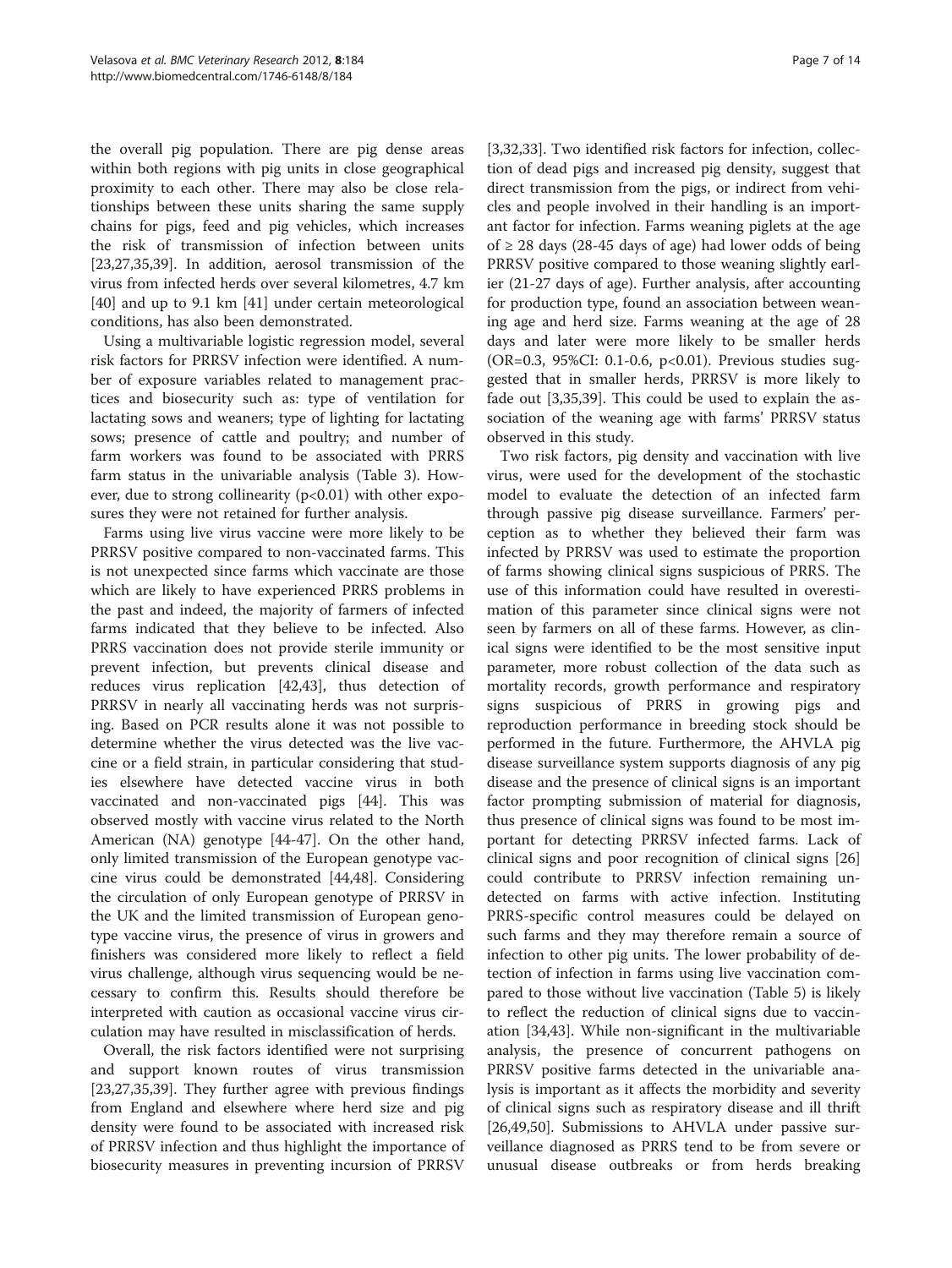through natural or vaccine immunity [[23](#page-12-0)]. Such submissions provide important material for monitoring the PRRSV diversity and it has been confirmed that the virus has become more genetically diverse since the introduction into the UK [[23\]](#page-12-0).

Improved knowledge of herd prevalence and geographical distribution of PRRSV in England as well as an understanding of risk factors is important for more effective control of PRRSV. Given the estimated herd prevalence of PRRSV and the results from the scenario tree model, surveillance needs to be enhanced to support control of PRRSV. Knowledge of the risk factors for PRRSV infection could be used to develop more cost effective targeted surveillance which would include diagnosis of infection as well as disease and thus help current control programmes in England.

### Conclusions

This study estimated the prevalence of active PRRSV infection in English pig herds and found an association between high pig density areas and higher prevalence of infection, suggesting that current control measures are not effective at eliminating and maintaining freedom from PRRSV. The risk factors identified highlight the importance of good biosecurity practices in control of PRRSV. The findings of the scenario tree modelling also highlight the need for a combined approach of surveillance for PRRSV infection as well as disease to allow effective control and prevention of losses due to PRRS. Successful control of PRRS will contribute to the improvement of the overall pig health and positively impact on the competitiveness of British pork.

# Methods

### Study population and data collection

The data used for this study were collected between April 2008 and April 2009 in the context of a crosssectional study on post-weaning multi-systemic wasting syndrome (PMWS) in England. Farms were recruited through the BPEX (the British pig levy payer association) PCV2 vaccination scheme, and high health farms through private veterinary practitioners. Inclusion criteria restricted recruitment to farrow-to-finish farms with growing pigs reared on single or multiple sites. All farms were visited prior to implementation of the PCV2 vaccination. During a one-day visit to each farm, through interview with the farmers and through on-farm assessment, data were collected on general farm characteristics, management practices, environmental conditions, production parameters, health status, vaccination programmes, animal welfare, genetics, breeding performance, and biosecurity measures. The opinion of the farmers as to whether they believed their farm was affected by PRRS at that time was also recorded.

From each farm, 12 blood samples were collected (six 11 to 14-week-old growers and six finishers15-weeks-old or more). All samples were tested for antibodies to PRRSV (Biobest-in house ELISA, Biobest Laboratories Ltd., UK). On farms where PRRS vaccination was in use and which were found to be PRRSV seropositive, available samples were also tested for virus using a PRRSV specific real time PCR (RT-PCR, AnDiaTec AcuPig, Biobest Laboratories Ltd., UK) in order to confirm circulation of virus. Seronegative farms were considered as negative and were not further tested by RT-PCR. A sample of 12 pigs/herd (6 growers and 6 finishers) was sufficient to detect at least one PRRSV positive animal with 95% confidence if the within herd sero- or virus prevalence was 22% or higher (Win Episcope 2.0). This is true for the PCR test where sensitivity (Se) and specificity (Sp) of up to 100% can be assumed. In addition to PRRS, the samples were also tested for the presence of Actinobacillus pleuropneumoniae  $APP$  (APP, Swinecheck<sup>R</sup> ELISA specific for serotypes 3, 6 and 8, Biovet, Saint-Hyacinthe, Quebec, Canada) and swine influenza virus (avian-like H1N1, H1N2 and H3N2 strains) using haemagglutination inhibition test. Porcine circovirus type 2 (PCV2) was detected using a real time PCR protocol described elsewhere [\[51](#page-12-0)]. Written informed consent was obtained from each participating farm. All blood testing was considered as clinical-diagnostic care and results were fed back to farmers and their veterinarians as soon as available. Therefore no further formal approval of the Home Office was required.

### PRRS case definition

A positive farm was one with evidence of active or recent, rather than historical, PRRSV infection. Unvaccinated farms were classified as positive if at least one grower or finisher tested positive for PRRSV antibody. Vaccinated farms were classified as positive if at least one grower or finisher tested positive in ELISA test and presence of virus was confirmed in at least one grower or finisher through RT-PCR. PRRS vaccination on farms in this study was mainly used in breeding pigs only; therefore a PCR positive grower or finisher pig was taken to indicate active circulation of the virus on the farm.

### Statistical analysis

Data collected during farm visits were entered into a Microsoft Access 2007 database and transferred to Stata 11.2 (StataCorp, College station, Texas) for further analysis. Farm information and data on biologically plausible risk factors collected were divided into five variable groups (see Table [6](#page-8-0) for details).

Deviations from the normal assumption for continuous variables were investigated using histograms and the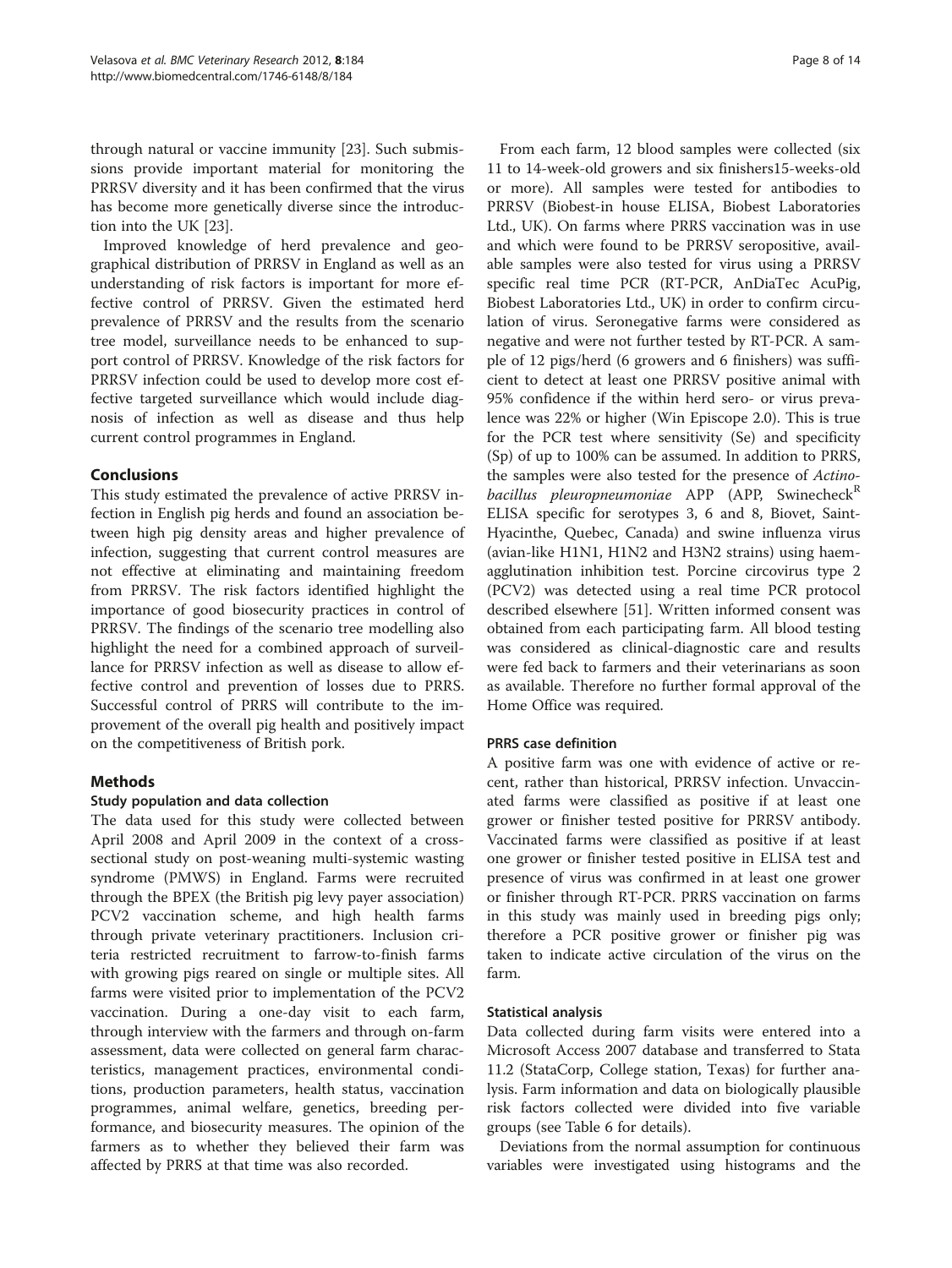#### <span id="page-8-0"></span>Table 6 Exposure variables included in the risk factor analysis for PRRS infection

| Variable group          | Variable description                                                      |
|-------------------------|---------------------------------------------------------------------------|
| 1. General farm         | Geographic location (by region)                                           |
| information             | Number of sites (one/multiple)                                            |
|                         | Herd size (measured by number of sows)                                    |
|                         | Pig density (total number of pigs within<br>10 km radius from the farm)   |
|                         | Farm type: outdoor/ indoor                                                |
| 2. Herd health          | Farmers perception:                                                       |
|                         | Herd vaccination program (PPV, PRRS)                                      |
|                         | Type of PRRS vaccine used (none/killed<br>virus /live virus)              |
|                         | Results from serology and PCR:                                            |
|                         | Serological results: APP, SI<br>(avian-like H1N1, H1N2, H3N2)             |
|                         | PCR results: PCV2 (PCR)                                                   |
| 3. General              | Herd environment:                                                         |
| management<br>practices | Ventilation type (natural/artificial/both)                                |
|                         | Lightening (natural/artificial/both)                                      |
|                         | Presence of slurry system (yes/no)                                        |
|                         | Use of straw yards at any stage of<br>the production (yes/no)             |
|                         | Presence of other animal species<br>on the farm (yes/no)                  |
|                         | Weaners stocking density/pen                                              |
|                         | Growers stocking density/pen                                              |
|                         | Finishers stocking density/pen                                            |
|                         | Herd management:                                                          |
|                         | Number of movements between<br>weaning and finishing                      |
|                         | Mixing of pigs at any stage of the<br>production (yes/no)                 |
|                         | All in all out system at any stage<br>of the production (yes/no)          |
|                         | Use of sick/hospital pens on farm (yes/no)                                |
|                         | Routine cross-fostering performed (yes/no)                                |
| 4. Genetics             | Breed composition (percentage of breeds in<br>the average finishing pig): |
|                         | Large White (LW)                                                          |
|                         | Landrace (LD)                                                             |
|                         | Pietrain (P)                                                              |
|                         | Duroc (D)                                                                 |
|                         | Hampshire (H)                                                             |
|                         | Miesham (M)                                                               |
| 5. Biosecurity          | Possible route of disease introduction<br>through people:                 |
|                         | Number of people working on the farm                                      |
|                         | Average number of visitors/month                                          |
|                         | Number of days pig free                                                   |

#### Table 6 Exposure variables included in the risk factor analysis for PRRS infection (Continued)

| Use of protective clothes (yes/no)                         |
|------------------------------------------------------------|
| Use of boot dips (yes/no)                                  |
| Presence of fences around the farm (yes/no)                |
| Allowed parking on the farm (yes/no)                       |
| Possible route of disease introduction<br>through animals: |
| Purchase of boars (yes/no)                                 |
| Purchase of gilts (yes/no)                                 |
| Purchase of semen (yes/no)                                 |
| Disposal of dead pigs<br>(collection/incineration/other)   |

D'Agostino test for skewness and kurtosis. Appropriate log transformations or categorizations, using quartiles or cut offs published elsewhere [[3](#page-11-0)], were performed accordingly. A new variable was created for the frequency of bringing breeding pigs onto the farm if the farmer was purchasing gilts and/or boars. This was done to minimize the correlation between variables purchasing gilts and purchasing boars and, thus, to avoid their potential exclusion from further analysis of the risk factors. Data relating to the pig density (total number of pigs within a 10km radius of the farm) were taken from the 2004 UK agricultural census [\[52\]](#page-12-0). Univariable analysis of each exposure variable with the binary outcome was performed using Chi-squared test and Chi-squared test for trend for categorical variables and univariable logistic regression for continuous exposure variables. The association of any variable to the outcome was tested at a relaxed significance level alpha = 20%. When significant the variables were considered for multivariable regression modeling. Within each exposure group, exposure variables retained after univariable analysis were checked for collinearity using Spearman correlation coefficient for continuous variables and Chi-squared test for categorical variables. Two variables were considered to be collinear if a significance level alpha of 1% and a correlation coefficient > 0.7 was obtained. If collinearity occurred, the variable with the stronger association with the outcome or better biological plausibility for PRRS was retained and included in the multivariable logistic regression model.

Confounding was assessed by adding variables into the model starting with exposure variables with the strongest association from univariable analysis with the outcome. Each time an exposure variable was added, confounding was examined and a likelihood ratio (LR) test was done to assess whether the variable should remain in the model. Two a priori confounders were considered (herd size and production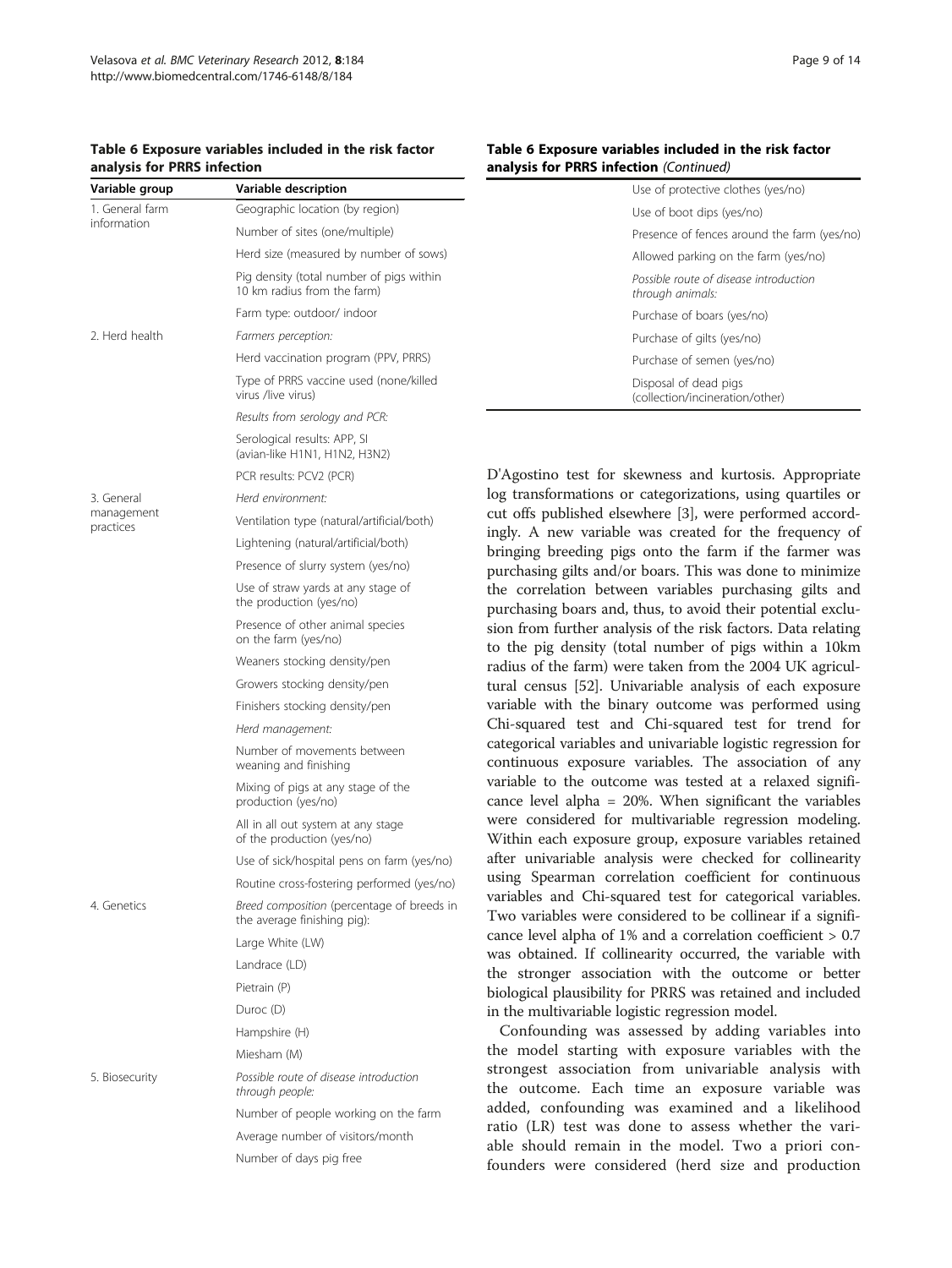| Input parameter (including abbreviations)                | Value                    | Source and explanation                                                                                                                                                                                                |
|----------------------------------------------------------|--------------------------|-----------------------------------------------------------------------------------------------------------------------------------------------------------------------------------------------------------------------|
| Between herd prevalence P*H                              | 0.351                    | Cross-sectional study                                                                                                                                                                                                 |
| Risk category nodes                                      |                          |                                                                                                                                                                                                                       |
| Proportion of farms in high pig density area -HDA        | 0.284                    | $[55]$                                                                                                                                                                                                                |
| Proportion of farms using live vaccine- LVAC             | RiskBeta(53,96)          | Cross-sectional study                                                                                                                                                                                                 |
| Detection category nodes                                 |                          |                                                                                                                                                                                                                       |
| Proportion of farms vaccinating -VAC                     | RiskBeta(64,85)          | Cross-sectional study                                                                                                                                                                                                 |
| Proportion of breeding farms -B                          | 0.40                     | $[56]$                                                                                                                                                                                                                |
| Detection nodes:                                         |                          |                                                                                                                                                                                                                       |
| 1. Probability that infected pig shows clinical signs    |                          |                                                                                                                                                                                                                       |
| PRRS vaccinated breeding farms - VACB                    | RiskBeta(36,29)          | Cross-sectional study                                                                                                                                                                                                 |
| PRRS vaccinated finishing farms-VACF                     | RiskBeta(36,29)          | Cross-sectional study                                                                                                                                                                                                 |
| PRRS non-vaccinated breeding farms-NVACB                 | RiskBeta(23,63)          | Cross-sectional study                                                                                                                                                                                                 |
| PRRS non-vaccinated finishing farms-NVACF                | RiskBeta(23,63)          | Cross-sectional study                                                                                                                                                                                                 |
| 2. Probability that farmer recognize signs and calls vet |                          |                                                                                                                                                                                                                       |
| PRRS vaccinated breeding farms-VACB                      | RiskPert(0.4,0.5,0.6)    | Medium probability [57]: less severe<br>clinical signs were expected due to<br>vaccination which could go unnoticed<br>compare to non-vaccinated farms                                                                |
| PRRS vaccinated finishing farms-VACF                     | RiskPert(0.1,0.2,0.3)    | Low probability [57]: it was believed that<br>clinical signs seen in this type of farms are<br>more difficult to recognize compare to<br>breeding farms plus the effect of vaccination<br>resulted in low probability |
| PRRS non-vaccinated breeding farms-NVACB                 | RiskPert(0.7,0.8,0.9)    | High probability [57]: non vaccinated farms<br>are likely to have more naïve population<br>therefore clinical manifestation would be<br>more apparent                                                                 |
| PRRS non-vaccinated finishing farms-NVACF                | RiskPert(0.4,0.5,0.6)    | Medium probability [57]: similar to<br>non-vaccinated breeding farms but<br>clinical signs slightly less severe                                                                                                       |
| 3. Probability that vet collects the sample              |                          |                                                                                                                                                                                                                       |
| PRRS vaccinated breeding farms-VACB                      | RiskPert(0.4,0.5,0.6)    | Medium probability [57]: based on the<br>same assumption as above                                                                                                                                                     |
| PRRS vaccinated finishing farms-VACF                     | RiskPert(0.1,0.2,0.3)    | Low probability [57]: based on similar<br>assumption as above                                                                                                                                                         |
| PRRS non-vaccinated breeding farms-NVACB                 | RiskPert(0.7,0.8,0.9)    | High probability [57]: based on similar<br>assumption as above                                                                                                                                                        |
| PRRS non-vaccinated finishing farms-NVACF                | RiskPert(0.4,0.5,0.6)    | Medium probability [57]: based on<br>similar assumption as above                                                                                                                                                      |
| 4. Probability that infected animal test positive        |                          |                                                                                                                                                                                                                       |
| Sensitivity of PCR test                                  | RiskUniform(0.967,0.999) | Evaluation of the AnDiaTec AcuPig<br>PRRSV real time RT-PCR for the detection<br>of NA and EU strains (www.andiatec.com)                                                                                              |
| Sensitivity of ELISA test                                | RiskUniform(0.961,0.978) | $[58]$                                                                                                                                                                                                                |

#### <span id="page-9-0"></span>Table 7 Description of input parameters for individual tree nodes, including their sources and explanations used in the model to assess the pig disease surveillance system through which PRRS is diagnosed in England

type: outdoor/indoor) and forced into the model at all times. Ordered categorical exposure variables were checked for linear trend using LR test.

Finally, a backward stepwise variable selection process based on a significance level alpha of 5% was used. All

possible two-way interactions were assessed and retained if they improved model fit as determined by LR test (significance level alpha of 5%) and were biologically plausible. Overall model fit was assessed using adjusted Hosmer-Lemeshow goodness of fit test [[53\]](#page-12-0).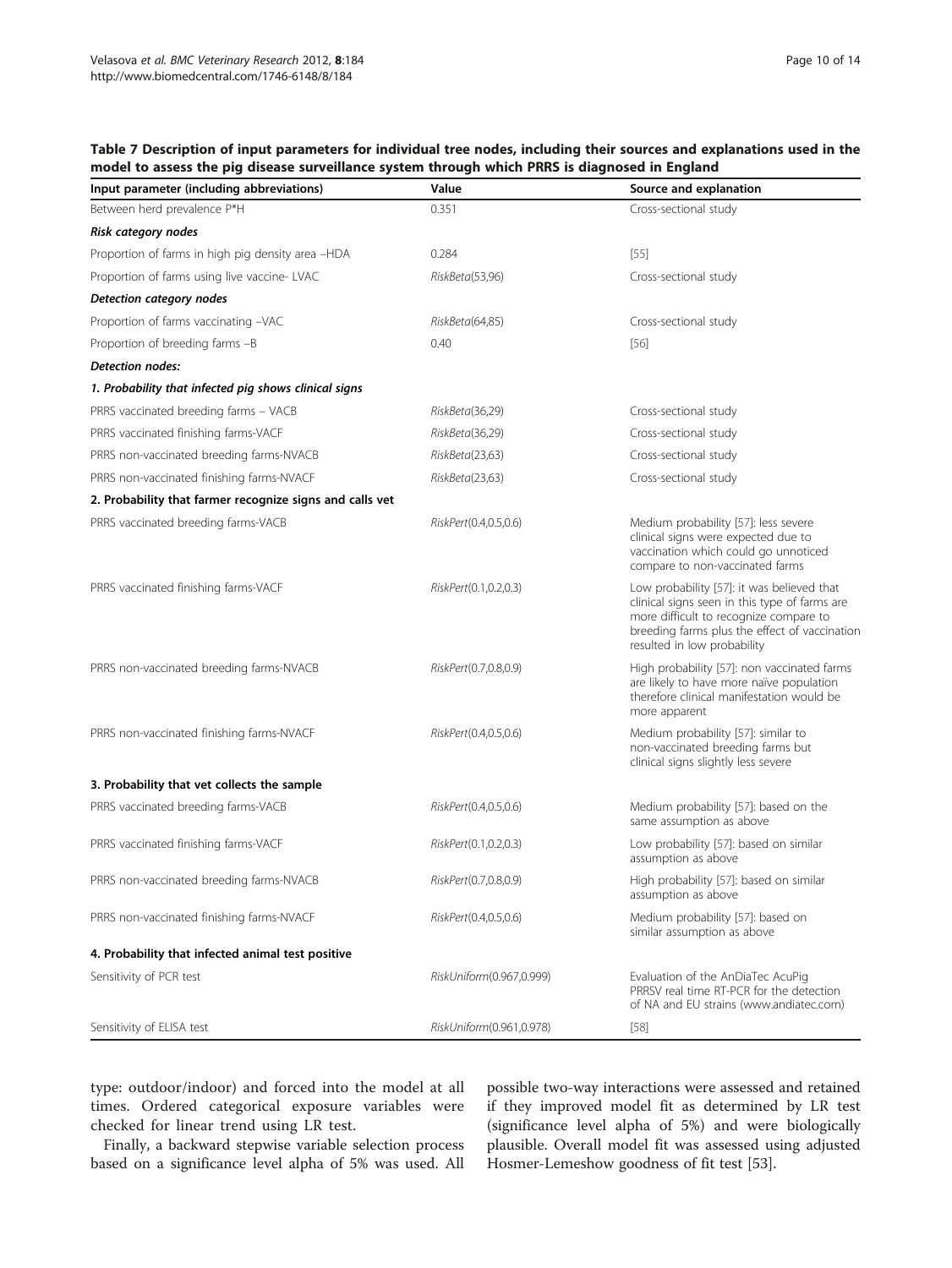# Evaluation of detection of PRRSV through disease surveillance

The evaluation of passive disease surveillance system component (SSC) was based on stochastic scenario tree approach which was originally developed to demonstrate freedom from disease using multiple complex data sources [\[54](#page-12-0)]. In this method, the chain of events from an animal being infected to being detected is used to estimate the probability, i.e. sensitivity of detecting at least one infected animal/herd at a predefined prevalence [[54\]](#page-12-0). As PRRSV is considered endemic in the UK, for the current study the approach described by Martin et al. (2007) was adapted in order to estimate the probability that an infected farm is identified through the existing passive disease surveillance in different risk strata. Two risk category nodes were used, PRRS live vaccination and pig density (high: more than 15000 pigs within 10 km radius from the farm and low: less than 15000 pigs within 10 km radius from the farm), and two detection category nodes (use of any PRRS vaccination and type of farm). Detailed information on model parameters is provided in Table [7](#page-9-0) and Figure 1 shows the outline of the scenario tree.

#### Model parameterization

Data from the risk factor analysis were used to model the disease distribution and vaccine use in England. Farmers' perception as to whether they believed their farm was affected by PRRSV, obtained from the crosssectional study, was used as an approximation of the proportion of farms with clinical signs suspicious of PRRS. Due to a lack of available information, some assumptions were made when estimating the probability that a farmer would recognize clinical signs and call a veterinarian and the probability that the veterinarian would collect the sample. When making these assumptions, data from the literature on clinical signs awareness [[29,](#page-12-0)[59\]](#page-13-0) in combination with expert opinion from a practising specialist pig veterinarian were used.

Defining pig population risk strata was based on 2009 census data of registered pig farms in England [[60\]](#page-13-0). The pig density map [[55\]](#page-12-0) was used to estimate the proportion of farms in high density areas. The proportion of farms with live vaccine and the relative risk (RR) for individual risk strata was estimated based on data from the cross-sectional study. For each stratum, the proportion of the reference population and the RR weighted according to the size of stratum population was estimated, giving the average adjusted risk (AR) for the population strata using the formula (Eq.1) described by Martin et al. [[54\]](#page-12-0):

$$
\sum_{l}^{L} = (AR_l \times PrP_l) = 1 \tag{1}
$$

where L is the number of risk strata and PrP is the proportion of farms in the lth stratum.

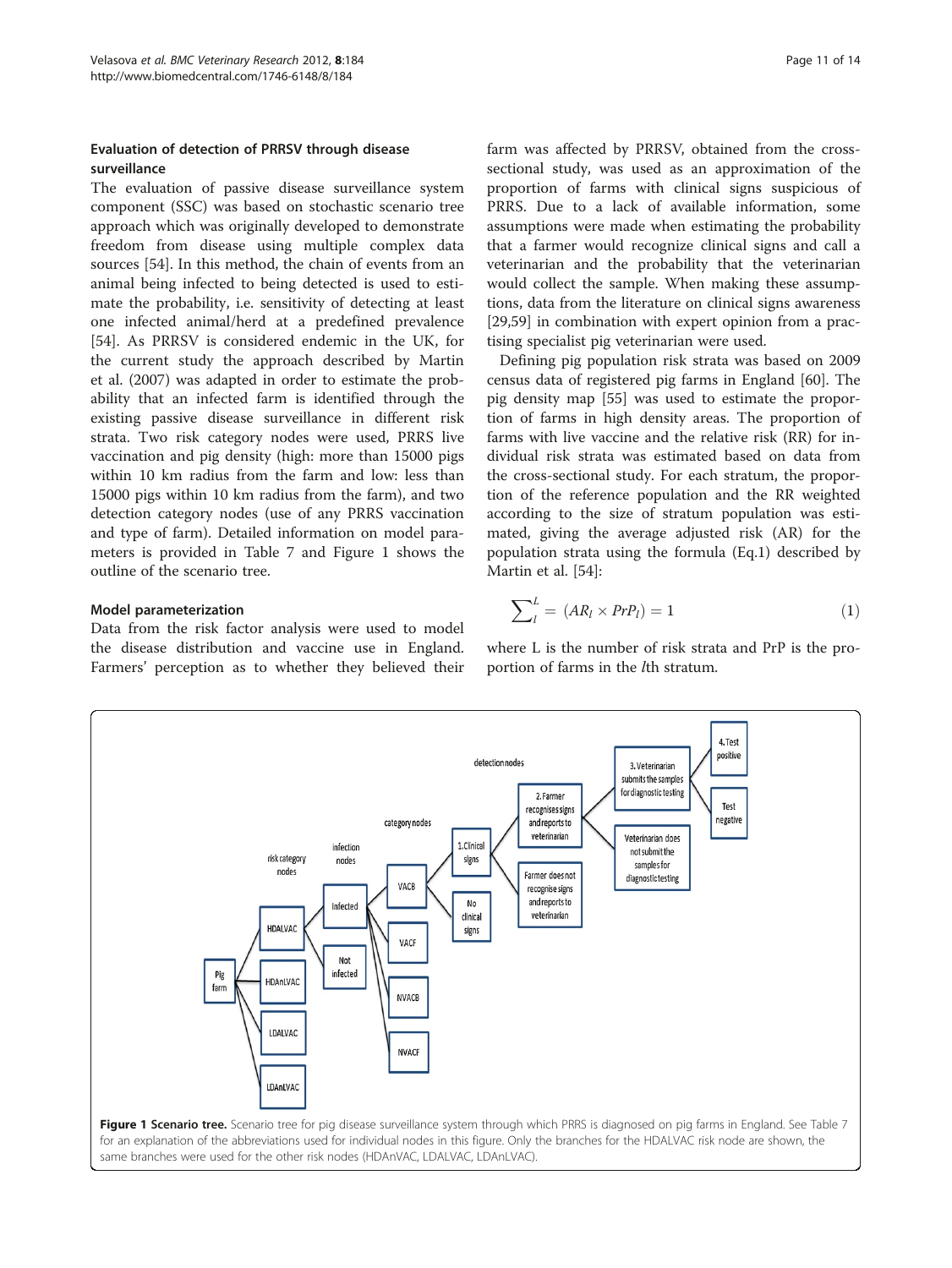<span id="page-11-0"></span>The effective probability of infection (EPI) for each risk stratum resulted from multiplying the same between herd prevalence (P\*H) of PRRSV obtained from the cross-sectional study with the respective AR. Similarly to the risk nodes, the proportion of farms in individual category nodes was estimated using data from the crosssectional study and agricultural statistics (Table [7](#page-9-0)). Probability distributions for some of the model parameters were chosen according to the type of data available and are reported as @Risk functions (Table [7\)](#page-9-0).

#### Probability of an infected farm being detected

SSC unit sensitivity (CSeU) is the probability that a randomly chosen farm in England will be identified as true positive. This was estimated by summing the positive branches of the scenario tree for individual risk strata [[54\]](#page-12-0). The sum of all infected farms was estimated by summing the branches of the scenario tree classified as infected according to the infection node for each of the risk strata.

The probability that an infected farm would be detected through the passive surveillance system, Pr (ID), was estimated using two equations (Eq.2 and Eq.3).

(1) for the individual risk strata as:

\n
$$
\sum \text{cell of a risk strata}
$$
\n $\sum \text{all infected farms in all risk strata}$ \n $= \Pr_1(\text{ID})$ \n

\n\n (2)\n

(2) for the whole population as:

$$
\frac{\sum \text{CSeU of a risk strata}}{\sum \text{all infected farms in all risk strata}} = \Pr_2(ID)
$$
\n(3)

Microsoft Excel and Palisade @RISK were used to model variation and uncertainty of model parameters using probability distributions, and the model was simulated with 10,000 iterations.

#### Evaluation of input parameters

To assess the impact of variation and uncertainty of model parameters used on model output, a sensitivity analysis was conducted by varying individual input parameters in the model by doubling and halving their values.

#### Competing interests

The authors declare that they have no competing interests.

#### Authors' contributions

MV was involved in the design of this study, data collection, carried out statistical analysis and drafted the manuscript. PA participated in data collection and statistical analysis. SW helped with the interpretation and discussion of the results and contributed AHVLA data on clinical signs. BW developed the research concept and idea, designed and coordinated the study, and was involved in the interpretation of the results. PA, SW and BW critically revised the manuscript. All authors read and approved the final manuscript.

#### Acknowledgements

Farm recruitment, data collection and most of the diagnostic testing were funded by a grant (BB/FO18394/1) from the BBSRC CEDFAS Initiative, BPEX Ltd, Biobest Laboratories Ltd., Pfeizer Animal Health. Data analysis and PRRSV PCR testing were funded from the BPEX studentship that MV received. Many thanks to all of the veterinarians who helped with farm recruitment and collection of blood samples and most of all to the farmers who participated in this study. We are also grateful to the diagnostic laboratory Biobest Ltd, for processing all the blood samples, AHVLA for providing the surveillance data on PRRS and Mark White, pig specialist field veterinarian, for providing his opinion on PRRS.

#### Author details

<sup>1</sup>The Royal Veterinary College, Hawkshead Lane, North Mymms, Hatfield, Hertfordshire, United Kingdom. <sup>2</sup> Animal Health and Veterinary Laboratories Agency, Rougham Hill, Bury St Edmunds, Suffolk, United Kingdom.

Received: 28 March 2012 Accepted: 1 October 2012 Published: 4 October 2012

#### References

- 1. Zuckermann FA, Garcia EA, Luque ID, Christopher-Hennings J, Doster A, Brito M, Osorio F: Assessment of the efficacy of commercial porcine reproductive and respiratory syndrome virus (PRRSV) vaccines based on measurement of serologic response, frequency of gamma-IFN-producing cells and virological parameters of protection upon challenge. Vet Microbiol 2007, 123(1–3):69–85.
- 2. Drew TW: A review of evidence for immunosuppression due to porcine reproductive and respiratory syndrome virus. Vet Res 2000, 31(1):27–39.
- 3. Evans CM, Medley GF, Green LE: Porcine reproductive and respiratory syndrome virus (PRRSV) in GB pig herds: farm characteristics associated with heterogeneity in seroprevalence. BMC Vet Res 2008, 4:48.
- 4. Xiao S, Jia J, Mo D, Wang Q, Qin L, He Z, Zhao X, Huang Y, Li A, Yu J, et al: Understanding PRRSV Infection in Porcine Lung Based on Genome-Wide Transcriptome Response Identified by Deep Sequencing. PLoS One 2010, 5(6):e11377.
- 5. Cost of PRRS Reaches \$664 Million Annually. [http://nationalhogfarmercom/](http://nationalhogfarmercom/health-diseases/cost-prrs-reaches-millions-0817) [health-diseases/cost-prrs-reaches-millions-0817.](http://nationalhogfarmercom/health-diseases/cost-prrs-reaches-millions-0817)
- 6. Richardson JS: The cost of endemic disease in pig production. The Pig Journal 2011, 65:10–17.
- 7. Christianson WT, Joo H: Porcine reproductive and respiratory syndrome: a review. Swine Health and Production 1994, 2(2):10–28.
- Lindhaus W, Lindhaus B: Ratselhafte sweinekrankheit. Der Praktische Tierarzt 1991, 5:423–425.
- 9. Wensvoort G, Terpstra C, Pol JM, ter Laak EA, Bloemraad M, de Kluyver EP, Kragten C, van Buiten L, den Besten A, Wagenaar F, et al: Mystery swine disease in The Netherlands: the isolation of Lelystad virus. Vet Q 1991, 13(3):121–130.
- 10. de Jong FM, Cromwijk W, Van't Veld P: The "new" pig disease: Epidemiology and production losses in The Netherlands. In EEC Seminar reports on the "new" pig disease: Porcine Reproductive and Respiratory Syndrome (PRRS). Brussels: European Commission; 1991:9–19.
- 11. OIE: Animal Health Status and Disease Control Methods (Part One: Reports). World Animal Health 1991 1992, VII(2):126.
- 12. Plana J, Vayreda M, Vilarrasa J, Bastons M, Rosell R, Martinez M, San Gabriel A, Pujols J, Badiola JL, Ramos JA, et al: Porcine epidemic abortion and respiratory syndrome (mystery swine disease). Isolation in Spain of the causative agent and experimental reproduction of the disease. Vet Microbiol 1992, 33(1-4):203-211.
- 13. Collins JE, Benfield DA, Christianson WT, Harris L, Hennings JC, Shaw DP, Goyal SM, McCullough S, Morrison RB, Joo HS, et al: Isolation of swine infertility and respiratory syndrome virus (isolate ATCC VR-2332) in North America and experimental reproduction of the disease in gnotobiotic pigs. J Vet Diagn Invest 1992, 4(2):117–126.
- 14. Mateu E, Diaz I: The challenge of PRRS immunology. Vet J 2008, 177(3):345-351.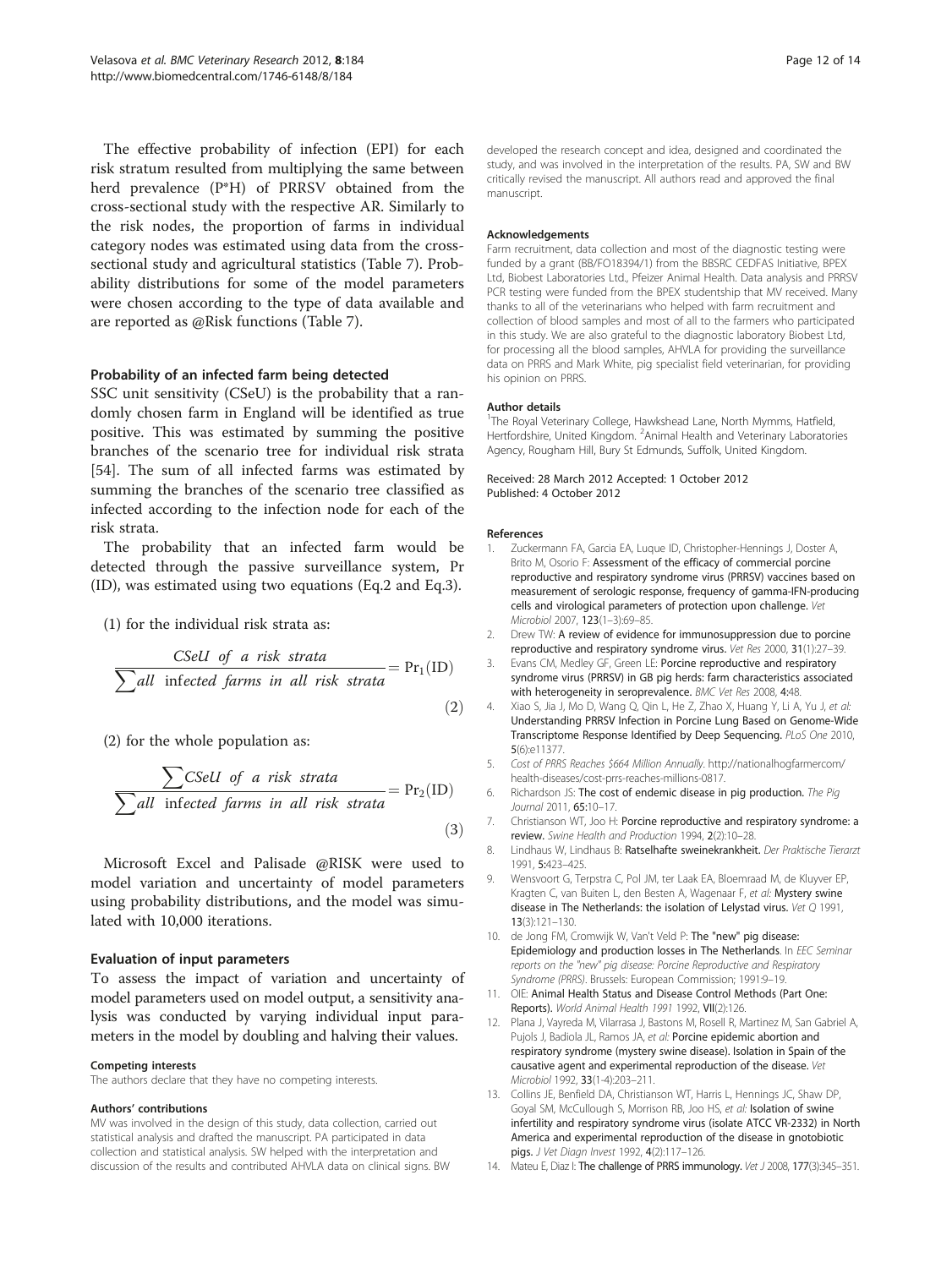- <span id="page-12-0"></span>15. Allende R, Lewis TL, Lu Z, Rock DL, Kutish GF, Ali A, Doster AR, Osorio FA: North American and European porcine reproductive and respiratory syndrome viruses differ in non-structural protein coding regions. J Gen Virol 1999, 80(Pt 2):307–315.
- 16. Labarque G, Reeth KV, Nauwynck H, Drexler C, Gucht SV, Pensaert M: Impact of genetic diversity of European-type porcine reproductive and respiratory syndrome virus strains on vaccine efficacy. Vaccine 2004, 22(31–32):4183–4190.
- 17. Kapur V, Elam MR, Pawlovich TM, Murtaugh MP: Genetic variation in porcine reproductive and respiratory syndrome virus isolates in the midwestern United States. J Gen Virol 1996, 77(Pt 6):1271–1276.
- 18. Yoon KJ, Zimmerman JJ, McGinley MJ, Landgraf J, Frey ML, Hill HT, Platt KB: Failure to consider the antigenic diversity of porcine reproductive and respiratory syndrome (PRRS) virus isolates may lead to misdiagnosis. J Vet Diagn Invest 1995, 7(3):386–387.
- 19. Stadejek T, Oleksiewicz MB, Potapchuk D, Podgorska K: Porcine reproductive and respiratory syndrome virus strains of exceptional diversity in eastern Europe support the definition of new genetic subtypes. J Gen Virol 2006, 87(Pt 7):1835–1841.
- 20. Stadejek T, Oleksiewicz MB, Scherbakov AV, Timina AM, Krabbe JS, Chabros K, Potapchuk D: Definition of subtypes in the European genotype of porcine reproductive and respiratory syndrome virus: nucleocapsid characteristics and geographical distribution in Europe. Arch Virol 2008, 153(8):1479–1488.
- 21. Suarez P, Zardoya R, Martin MJ, Prieto C, Dopazo J, Solana A, Castro JM: Phylogenetic relationships of european strains of porcine reproductive and respiratory syndrome virus (PRRSV) inferred from DNA sequences of putative ORF-5 and ORF-7 genes. Virus Res 1996, 42(1–2):159–165.
- 22. Drew TW, Lowings JP, Yapp F: Variation in open reading frames 3, 4 and 7 among porcine reproductive and respiratory syndrome virus isolates in the UK. Vet Microbiol 1997, 55(1–4):209–221.
- 23. Frossard J-P, Westcott DG, Naidu B, Drew TW, Williamson S, Woodger NGA: Porcine reproductive and respiratory syndrome virus: diversity of recent British isolates. Pig Journal 2008, 61:36–41.
- 24. Edwards S, Robertson J, Wilesmith J, Ryan J, Kilner C, Paton DJ, Drew TW, Brown I, Sands J: PRRS ("Blue-Eared Pig Disease") in Great Britain. AASP Newsletter 1992, 4(4):32–36.
- 25. Woodbine KA, Medley GF, Slevin J, Kilbride AL, Novell EJ, Turner MJ, Keeling MJ, Green LE: Spatiotemporal patterns and risks of herd breakdowns in pigs with postweaning multisystemic wasting syndrome. Vet Rec 2007, 160(22):751–762.
- 26. Nodelijk G: Porcine reproductive and respiratory syndrome (PRRS) with special reference to clinical aspects and diagnosis. A review. Vet Q 2002, 24(2):95–100.
- 27. Nodelijk G, Nielen M, De Jong MCM, Verheijden JHM: A review of porcine reproductive and respiratory syndrome virus in Dutch breeding herds: population dynamics and clinical relevance. Prev Vet Med 2003, 60(1):37–52.
- 28. OIE: Animal health surveillance. In Terrestrial Animal Health Code, Volume I. 20th edition. Paris: Renouf Pub Co Ltd; 2011:14–24.
- 29. Hadorn DC, Stark KD: Evaluation and optimization of surveillance systems for rare and emerging infectious diseases. Vet Res 2008, 39(6):57.
- 30. Lilienfeld DE, Stolley PD: Foundations of epidemiology. 3rd edition. Oxford: Oxford University Press; 1994.
- 31. AHVLA: Porcine Reproductive and Respiratory Syndrome (PRRS), GB surveillance Pig diseases: Quarterly Report. 12-Q4 2009th edition. 2010:13.
- 32. Mortensen S, Stryhn H, Sogaard R, Boklund A, Stark KD, Christensen J, Willeberg P: Risk factors for infection of sow herds with porcine reproductive and respiratory syndrome (PRRS) virus. Prev Vet Med 2002, 53(1–2):83–101.
- 33. Weigel RM, Firkins LD, Scherba G: Prevalence and risk factors for infection with Porcine Reproductive and Respiratory Syndrome Virus (PRRSV) in swine herds in Illinois (USA). Vet Res 2000, 31(1):87–88.
- 34. Richardson JS: Porcine reproductive and respiratory syndrome (PRRS) Its impact on pig performance, prevalence and control. The Pig Journal 2004, 53:176–187.
- 35. Evans CM, Medley GF, Creasey SJ, Green LE: A stochastic mathematical model of the within-herd transmission dynamics of Porcine Reproductive and Respiratory Syndrome Virus (PRRSV): fade-out and persistence. Prev Vet Med 2010, 93(4):248–257.
- 36. Yoon K-J, Christopher-Hennings J, Nelson EA: Diagnosis of PRRS virus. In PRRS Compendium Producer Edition. Edited by Zimmerman J, Yoon K-J. Iowa: National Pork Board; 2003:55–67.
- 37. Murtaugh MP, Xiao Z, Zuckermann F: Immunological responses of swine to porcine reproductive and respiratory syndrome virus infection. Viral Immunol 2002, 15(4):533–547.
- 38. Duinhof TF, van Schaik G, van Esch EJ, Wellenberg GJ: Detection of PRRSV circulation in herds without clinical signs of PRRS: comparison of five age groups to assess the preferred age group and sample size. Vet Microbiol 2011, 150(1–2):180–184.
- 39. Nodelijk G, de Jong MC, Van Nes A, Vernooy JC, Van Leengoed LA, Pol JM, Verheijden JH: Introduction, persistence and fade-out of porcine reproductive and respiratory syndrome virus in a Dutch breeding herd: a mathematical analysis. Epidemiol Infect 2000, 124(1):173–182.
- 40. Dee S, Otake S, Oliveira S, Deen J: Evidence of long distance airborne transport of porcine reproductive and respiratory syndrome virus and Mycoplasma hyopneumoniae. Vet Res 2009, 40(4):39.
- 41. Otake S, Dee S, Corzo C, Oliveira S, Deen J: Long-distance airborne transport of infectious PRRSV and Mycoplasma hyopneumoniae from a swine population infected with multiple viral variants. Vet Microbiol 2010, 145(3–4):198–208.
- 42. Diaz I, Darwich L, Pappaterra G, Pujols J, Mateu E: Different European-type vaccines against porcine reproductive and respiratory syndrome virus have different immunological properties and confer different protection to pigs. Virology 2006, 351(2):249–259.
- 43. Martelli P, Gozio S, Ferrari L, Rosina S, De Angelis E, Quintavalla C, Bottarelli E, Borghetti P: Efficacy of a modified live porcine reproductive and respiratory syndrome virus (PRRSV) vaccine in pigs naturally exposed to a heterologous European (Italian cluster) field strain: clinical protection and cell-mediated immunity. Vaccine 2009, 27(28):3788–3799.
- 44. grosse Beilage E, Nathues H, Meemken D, Harder TC, Doherr MG, Grotha I, Greiser-Wilke I: Frequency of PRRS live vaccine virus (European and North American genotype) in vaccinated and non-vaccinated pigs submitted for respiratory tract diagnostics in North-Western Germany. Prev Vet Med 2009, 92(1-2):31–37.
- 45. Martelli P: Experiences with porcine reproductive and respiratory syndrome (PRRS) control programmes in Italy. The Pig Journal 2002, 49:134–154.
- 46. Indik S, Schmoll F, Sipos W, Klein D: Genetic variability of PRRS virus in Austria: consequences for molecular diagnostics and viral quantification. Vet Microbiol 2005, 107(3–4):171–178.
- 47. Oleksiewicz MB, Stadejek T, Mackiewicz Z, Porowski M, Pejsak Z: Discriminating between serological responses to European-genotype live vaccine and European-genotype field strains of porcine reproductive and respiratory syndrome virus (PRRSV) by peptide ELISA. J Virol Methods 2005, 129(2):134–144.
- 48. Astrup P, Riising HJ: Porcilis PRRS: a laboratory assessment of vaccinal virus spread. In 17th International Pig Veterinary Society Congr. Ames, IA: IPVS (International Pig Veterinary Society); 2002:380.
- 49. Goyal SM: Porcine reproductive and respiratory syndrome. J Vet Diagn Invest 1993, 5(4):656–664.
- 50. Young B, Dewey C, Poljak Z, Rosendal T, Carman S: Clinical signs and their association with herd demographics and porcine reproductive and respiratory syndrome (PRRS) control strategies in PRRS PCRpositive swine herds in Ontario. Can J Vet Res 2010, 74(3):170-177.
- 51. Yang ZZ, Habib M, Shuai JB, Fang WH: Detection of PCV2 DNA by SYBR Green I-based quantitative PCR. J Zhejiang Univ Sci B 2007, 8(3):162–169.
- 52. UK agricultural census. 2004. [http://edina.ac.uk/agcensus.](http://edina.ac.uk/agcensus)
- 53. Hosmer DW, Hosmer T, Le Cessie S, Lemeshow S: A comparison of goodness-of-fit tests for the logistic regression model. Stat Med 1997, 16(9):965–980.
- 54. Martin PA, Cameron AR, Greiner M: Demonstrating freedom from disease using multiple complex data sources 1: a new methodology based on scenario trees. Prev Vet Med 2007, 79(2– 4):71–97.
- 55. The pig density per km<sup>2</sup> map. [http://archive.defra.gov.uk/foodfarm/](http://archive.defra.gov.uk/foodfarm/farmanimal/diseases/vetsurveillance/reports/documents/dist-pigs-uk030604.pdf) [farmanimal/diseases/vetsurveillance/reports/documents/](http://archive.defra.gov.uk/foodfarm/farmanimal/diseases/vetsurveillance/reports/documents/dist-pigs-uk030604.pdf) [dist-pigs-uk030604.pdf.](http://archive.defra.gov.uk/foodfarm/farmanimal/diseases/vetsurveillance/reports/documents/dist-pigs-uk030604.pdf)
- 56. UK Agriculture farming statistics. [http://www.ukagriculture.com/statistics/](http://www.ukagriculture.com/statistics/farming_statistics.cfm?strsection=Numbers)